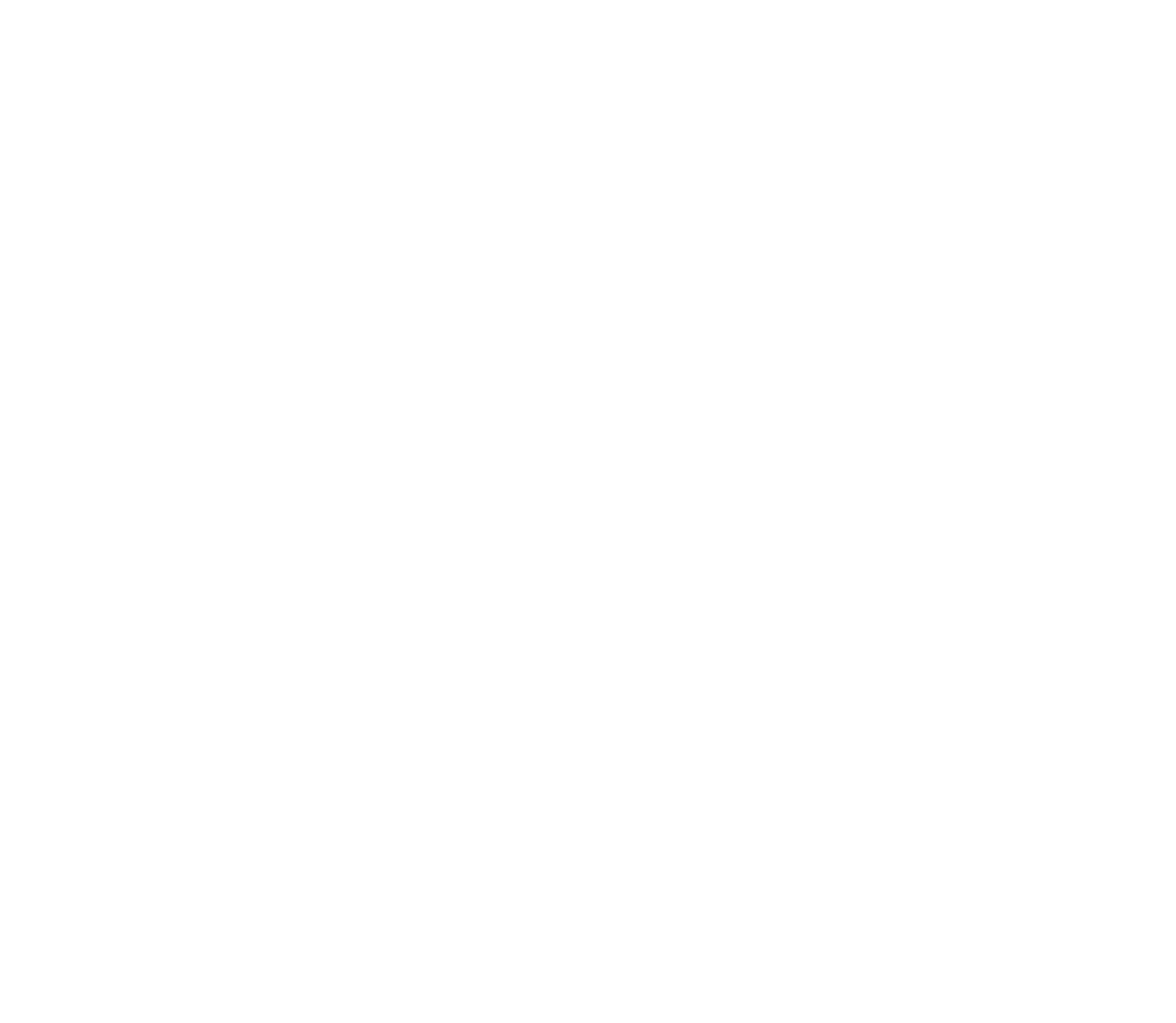#### **TIM GENT**

## **CANOE CAMPING**

**Photographs by Tim and Susannah Gent**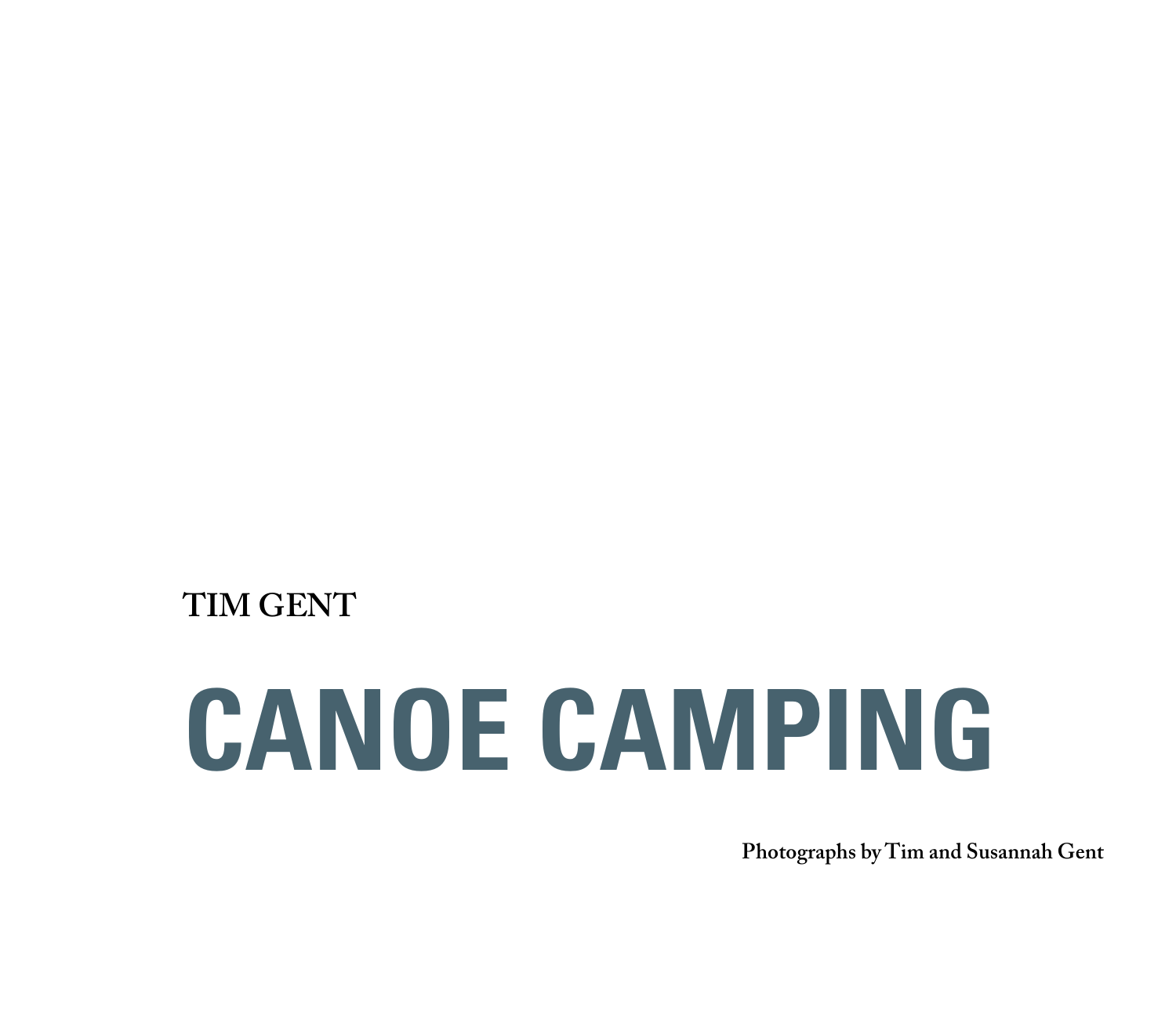#### First published in 2014

Published in Great Britain 2014 by Pesda Press

Tan y Coed Canol

Ceunant

Caernarfon

Gwynedd

LL55 4RN

Copyright © 2014 Tim Gent

ISBN 978-1-906095-48-2

The Author asserts the moral right to be identified as the author of this work.

All rights reserved. No part of this publication may be reproduced, stored in a retrieval system, or transmitted, in any form or by any means, electronic, mechanical, photocopying, recording or otherwise, without the prior written permission of the Publisher.

Printed and bound in Poland, www.hussarbooks.pl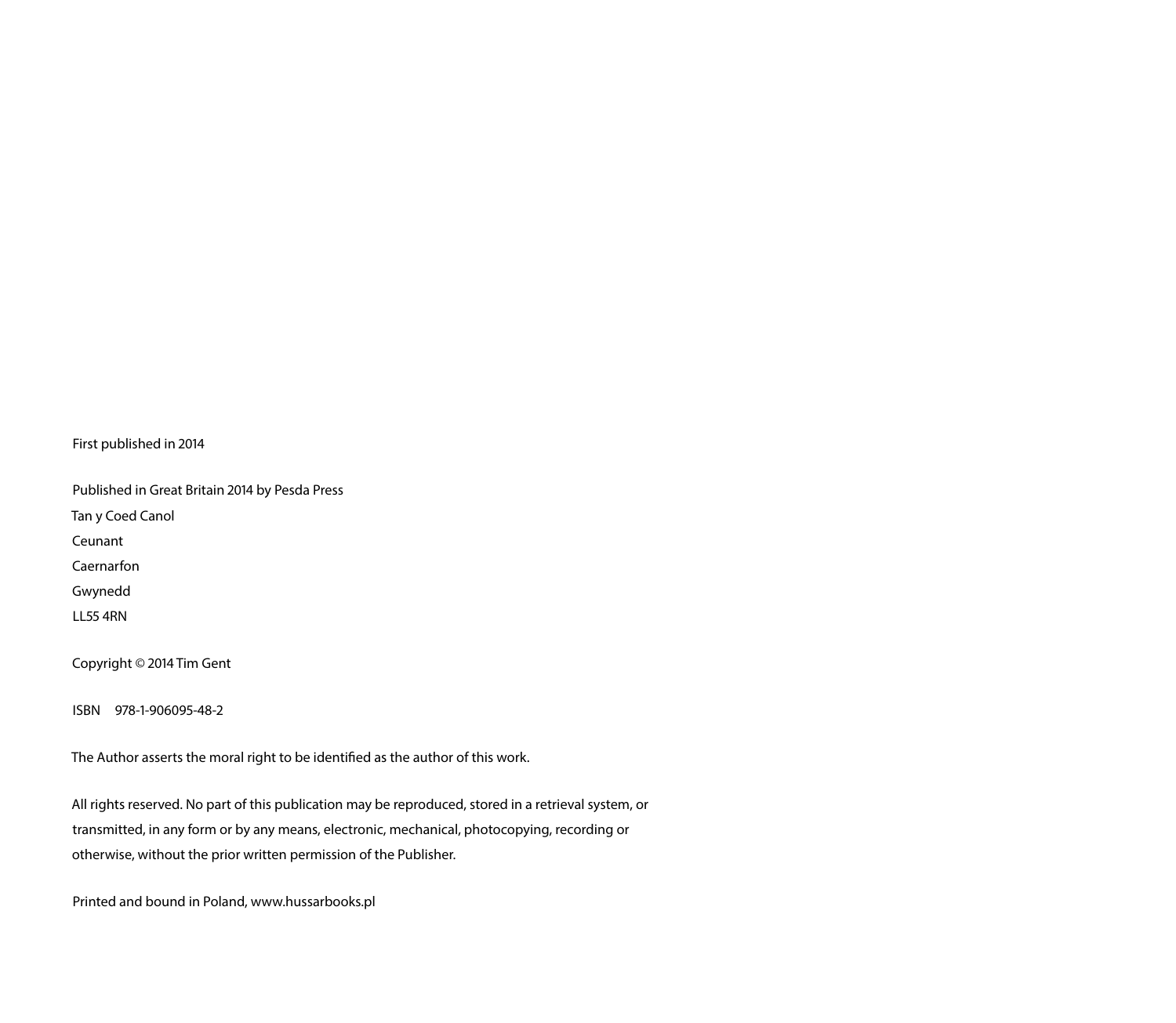#### **Dedication**

While responsible for everything in this book, including any embedded errors, so much that has found its way in has been the result of teamwork. Although canoe camping makes a fine endeavour for the lone participant – at least one who knows what they're doing – my good fortune has been to undertake all my trips in company.

This has provided me with someone to help lug heaps of kit from van to canoe and from canoe to campsite – and then back again; someone to stand patiently holding a paddle, pan or Prospector (sometimes for a very long time) while I work out camera lens apertures or wait for the sun to finally poke its head around a cloud; someone to take extremely good photos of me; and someone to share each wonderful and sometimes not so wonderful outdoor experience that a shared life of camping, canoeing, hillwalking and everything else has had to offer. Need I say more?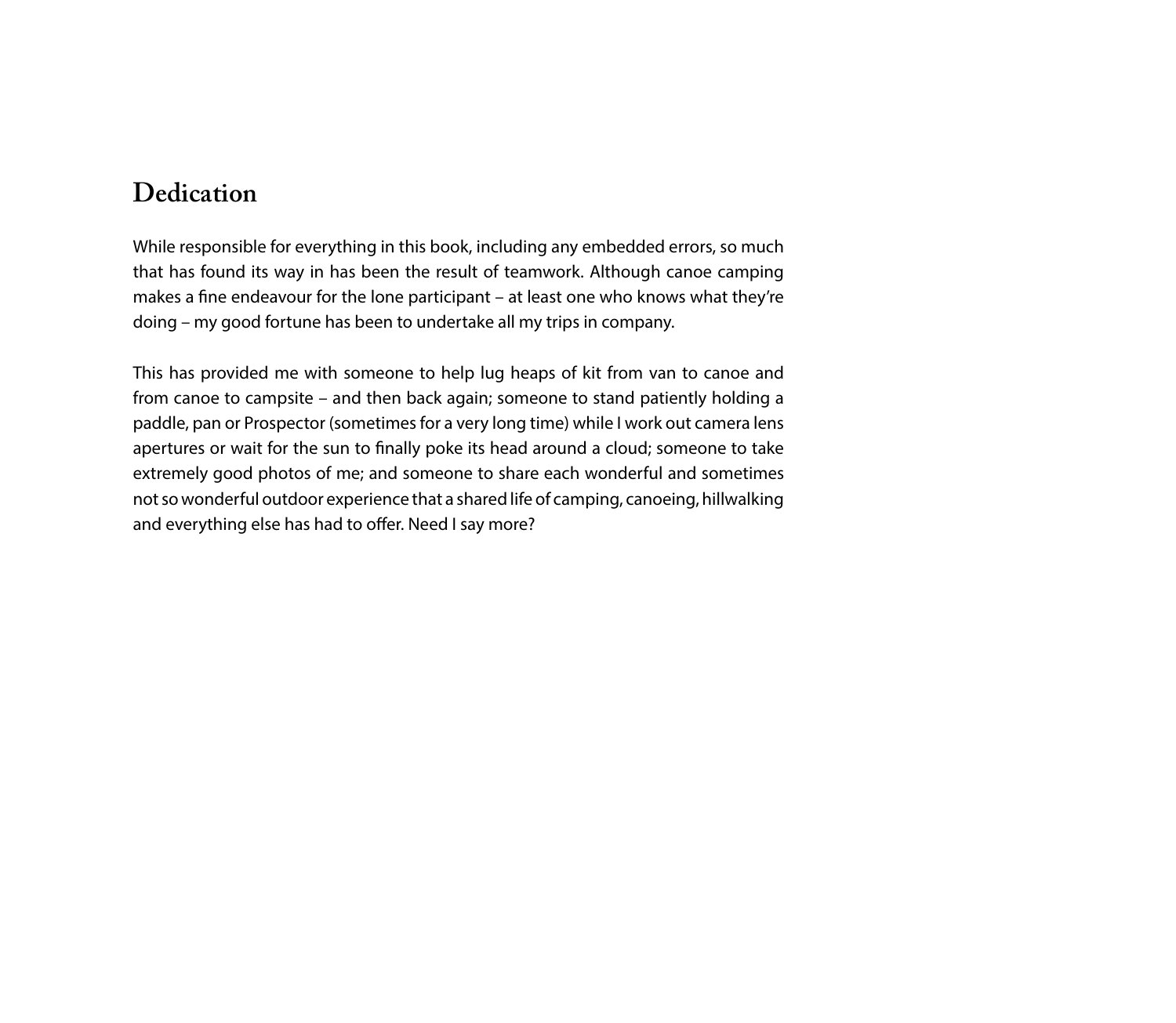### Contents

#### What To Take It All In - The Canoe... 73 Making The Most Of Your Journey. 109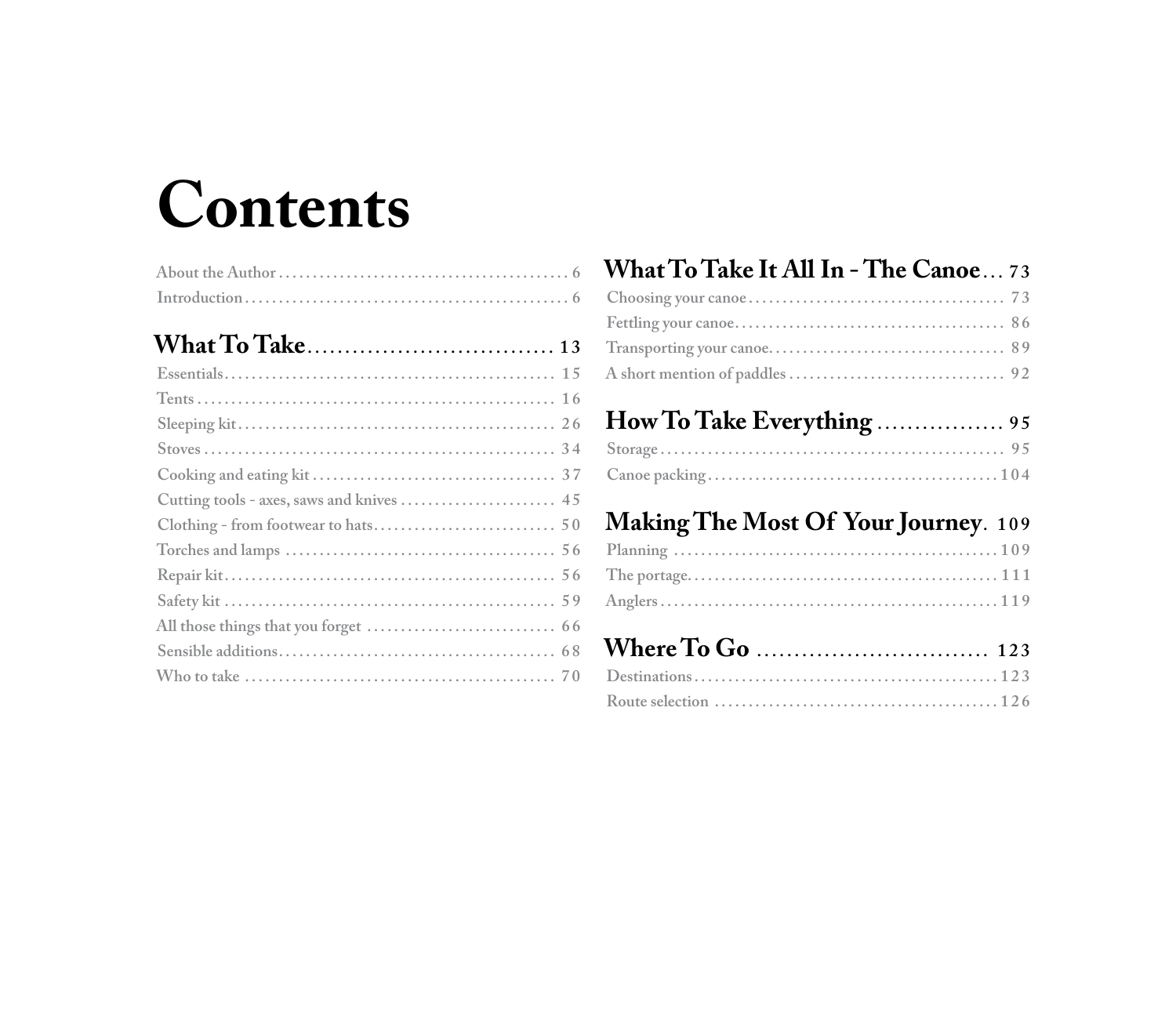#### What To Do Once You Get There ... 133

| Dealing with breakages and repairs  170 |
|-----------------------------------------|
|                                         |
|                                         |

#### Beyond The Campsite ................... 175

#### Avoiding injury afloat (precaution)............................ 189 Coping when things do go wrong (response)................ 199 Appendix: List Of Things To Take....217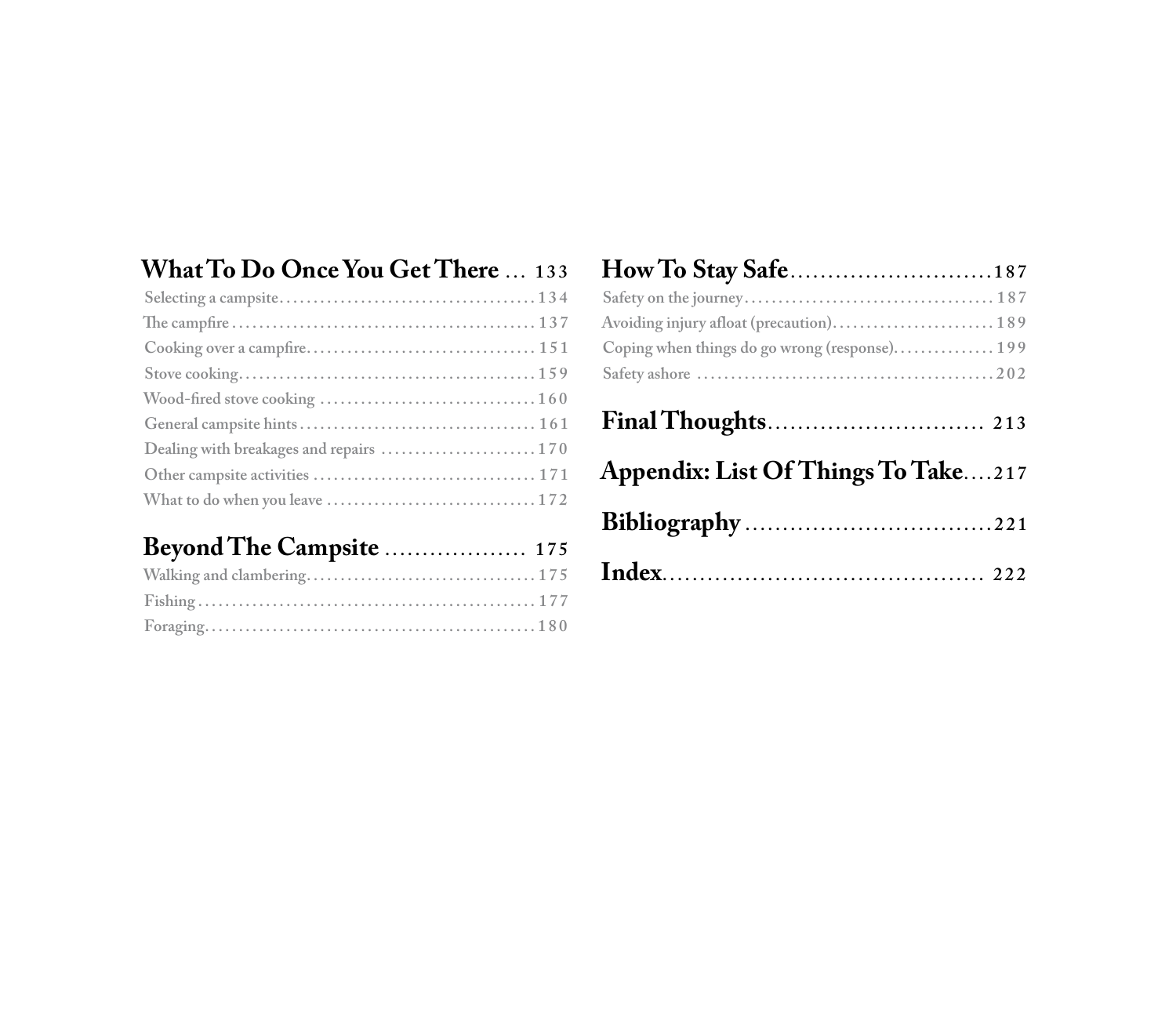#### **About the Author**

Tim has enjoyed an outdoor life since childhood. Farming, forestry conservation and archaeology have provided a working environment in the field, and contributed to an understanding of the land. While paddling and camping from Arctic Scandinavia to the Mediterranean coast, he has absorbed more, and hopes he is still learning.

Writing about fishing, hillwalking, canoeing and camping, Tim had the first of many magazine articles published in 1990. He is a regular contributor to *Canoe and Kayak UK* and *Bushcraft and Survival Skills*, and often writes for *The Great Outdoors*.

When not camping, Tim and Susannah live in Devon, England, midway between Dartmoor and the Atlantic coast.



#### **Introduction**

*Early morning sunlight crept across the groundsheet, inching another fine day towards us. Not wanting to miss anything during the short summer night, we'd left the entrance flap open, and the alluring blue-grey flicker of nearby waves soon had us up and out.*

*Half an hour later, refreshed by tea and filled with homemade muesli, we left our tent to become better acquainted with its little wooded island and paddled across the lake to where a wild river thundered over broad rocky shelves. Fresh from the remains of a distant snowfield, the water was a touch cooler than we'd hoped, but a little further along the pine and birch-studded shore we found a shallow flat-bottomed bay. Here, the bed was a smooth expanse of soft, golden sand, the water warmed by two weeks of almost constant sun. Soon the grime of the last few days' travel was gone.* Ш

Of course camping isn't always quite this idyllic. Sat almost exactly over Sweden's little segment of the Arctic Circle, this early August attempt at night must rank as one of our most memorable, but few nights spent under canvas disappoint, and with the correct kit, and armed with a few useful tricks and strategies, even the wildest or coldest nocturnal offering can be as snug and enjoyable as any spent at home.

Few canoeists will pass up the opportunity to spend as much of the day as possible under an open sky, pushing their vessel on as far as tired arms will take it, out to somewhere special. This book is designed to assist all those that, having made their way to where they can breathe deep and witness the world, might wish to prolong the experience by spending the night under the stars. Why turn back at the end of the day when you can pull ashore and create a home? Instead, wake in the morning as the flash and shimmer of the sun reflecting off nearby waves calls you on to another day of exploration and fulfilment.

Of course we canoeists are blessed. Not only do we have a vessel that provides the chance to break free and wander, but we possess a craft that has so much more to offer. When the indigenous people of northern America first developed the canoe they needed a workhorse. Living within a heavily wooded landscape in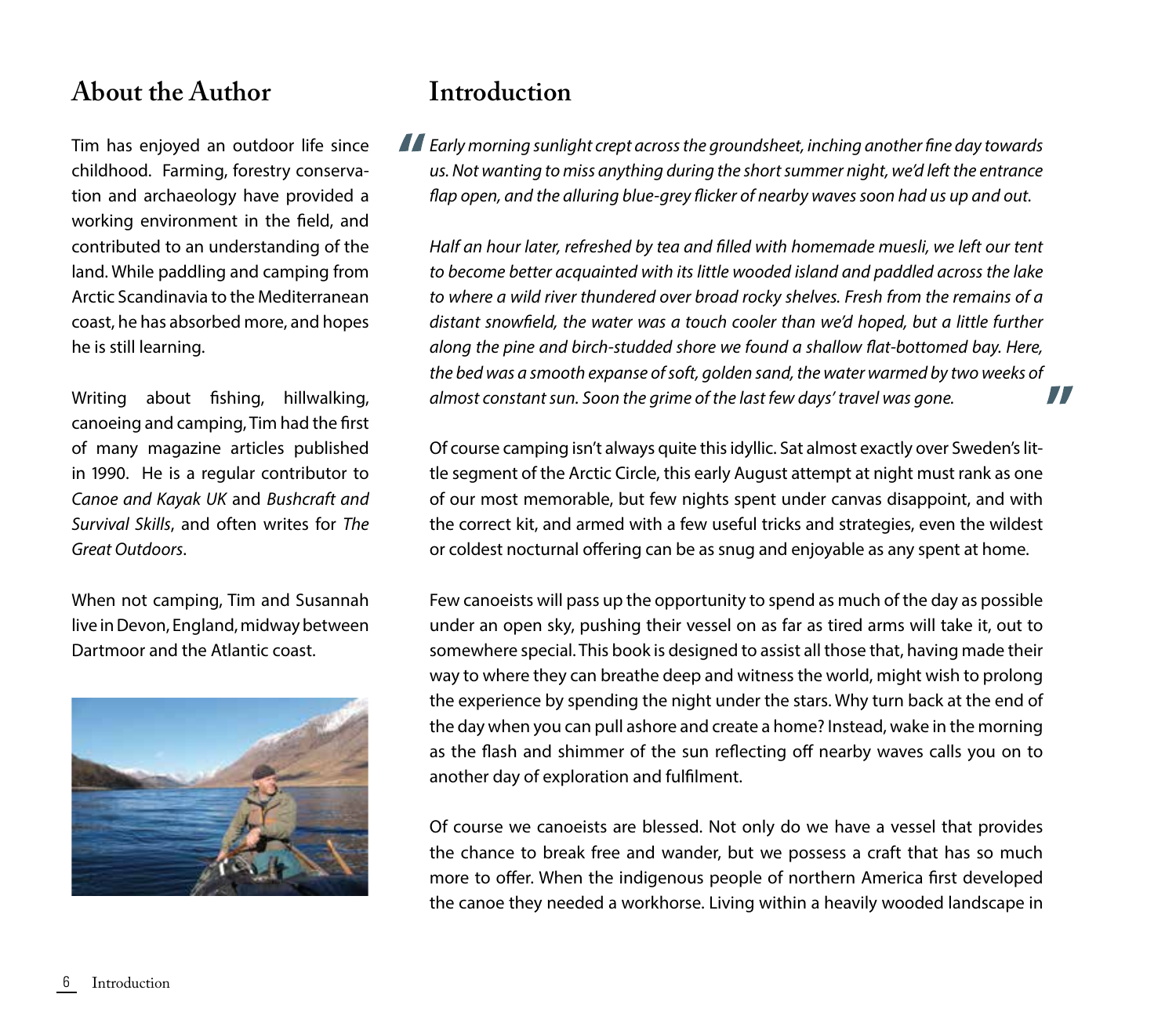which only rivers and lakes offered easy movement, they required something to carry firewood, building materials, baskets of berries or the results of a successful day's hunting. It had to be lightweight, easily repaired with what was available from the nearby forest, yet still able to transport them to the nearest fishing ground or carry the family and all their belongings from one shore to another. I like to think that with time and experiment they produced something of almost unparalleled beauty and practicality.

What we lucky modern canoeists have inherited then is a vessel that has been fine-tuned by need and circumstance over many generations. We own a simple, clean and silent craft that is still just as beautiful and still just as good at moving us around. Importantly, it also remains just as successful at carrying loads, sometimes heavy loads. These cargoes can include almost anything that might improve or enhance our outdoor experience, particularly if the experience we choose is to camp.

Why turn back at the end of the day when you can pull ashore and create a home?

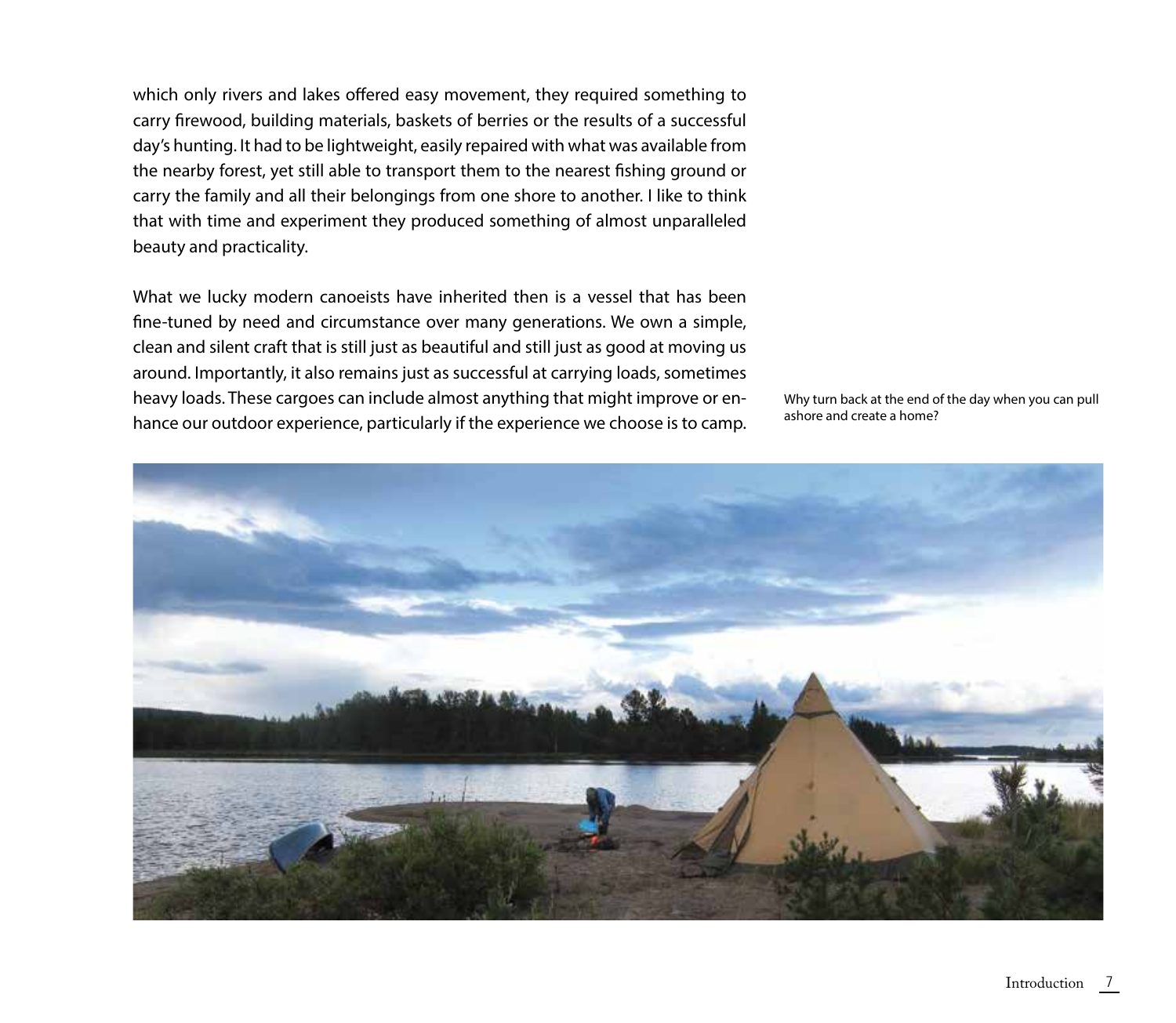Camping connects us with a not so distant and very significant past. Even us western Europeans, now unquestionably urbanised, have experienced a sedentary existence for only a fraction of our evolution. For most of human existence we have been mobile, making our temporary home where conditions or resources most appeal. Camping is in our blood. Camping almost anywhere a little wild appeals. Spending time under canvas somewhere out of the way touches at those experiences that have formed and fashioned our very character. It can be profoundly satisfying.

Not surprisingly then, my hope is to encourage anyone with even a touch of the explorer about them to head out onto the water with a tent lying happily at the bottom of their canoe. I recognise though that despite this ambition, and an intention to cover as many aspects of canoe camping as possible, I can't cater for every element of basic boat handling and ownership here. There just isn't the space.

This might be a serious concern with regard to those lacking paddling experience. Fortunately however, training in boatcraft is offered by a range of individuals and organisations. Guidance is also available in print, and I can refer you to *Canoeing* by Ray Goodwin, or Bill Mason's classic *Path of the Paddle*. Those fundamental canoeing skills needed before embarking on a camping trip can be found beyond the this book. I don't need to worry if I can't fit everything in.

In the following chapters I hope to offer enough sound advice to allow anyone who has mastered the use of a canoe to put it all into soul-invigorating practice. In short, I hope this book can offer something to all – a guide to those who are already using their canoe to explore, but keen now to know a little more about taking the next step, and also some practical advice to those future canoeists who, after reading it all, feel the need to find somebody to show them how to push off from the shore for the first time.

For some of course it may never be possible to go canoe camping. For them, I hope that the contents of this book might allow for a little of the enjoyment, even if only in the imagination.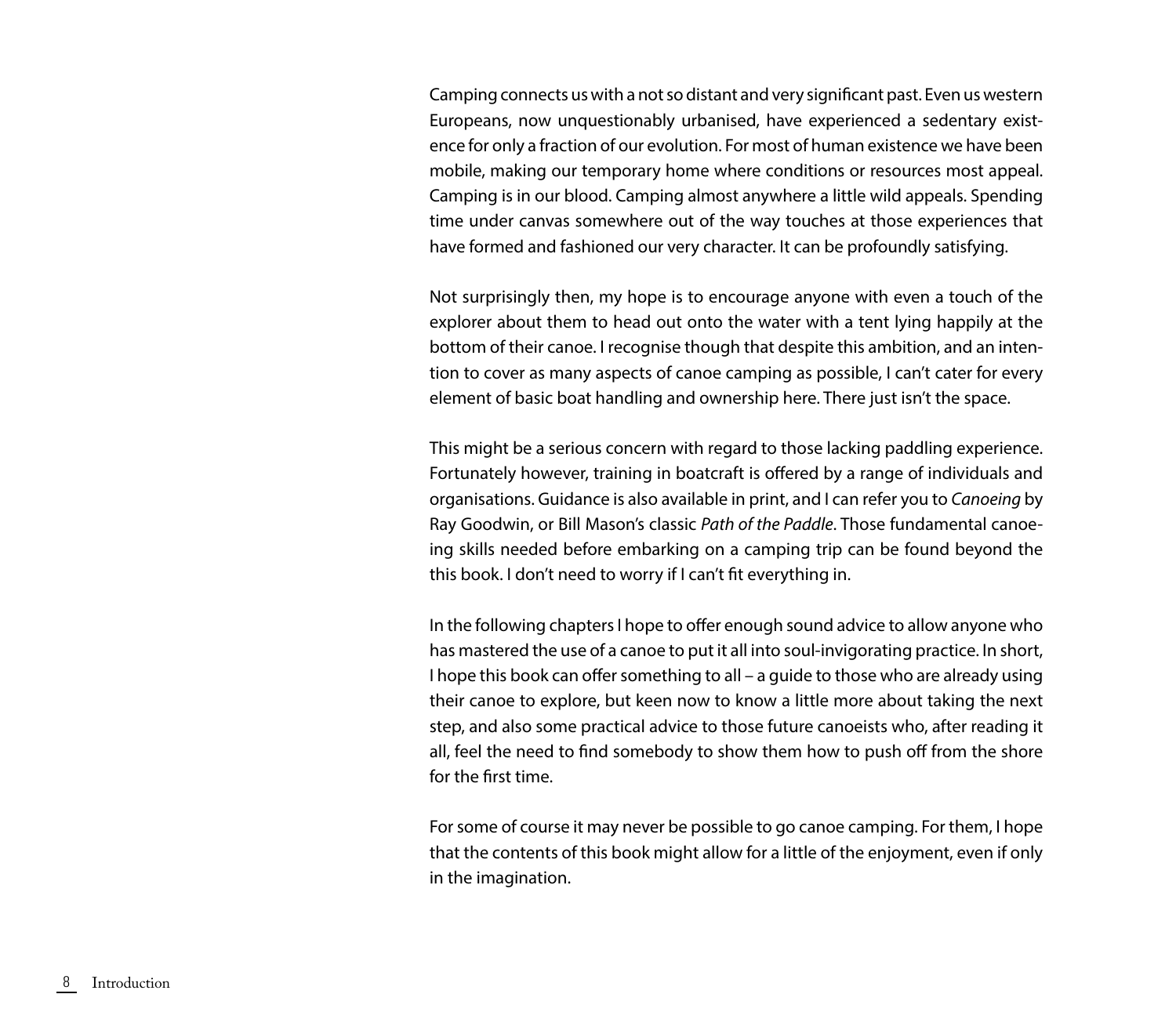#### **How this book is laid out**

Some seasoned tent dwellers may well only want to know how to take all their existing camping gear and knowledge, and unite it with a canoe. Others will be informed and practised canoeists, who just haven't yet had the chance to put up a tent at the end of a day's exploration. For those in either group I hope you can overlook the sections where I deal with matters you already know about.

I have split the book into five main sections:

**What to take** – covering everything from saucepans to spare paddles, tent pegs to torches.

**What to take it all in** – canoe choice.

**How to take everything** – the best ways to pack and protect your kit before it meets its transportation, and then how to fit it all in.

**Where to go** – addressing the question of both where you are able to go, and how best to choose a good trip from the available areas.

**Making the most of the journey** – discussing ways to make the trip as enjoyable as possible.

**What to do when you get there** – looking at everything from selecting a campsite, to packing up when you're finally ready to leave. This section considers essential tasks such as cooking and fire management.

**Beyond the campsite** – considering some of the enjoyable diversions on offer to the successful canoe camper who has made it somewhere a little wild.

**How to stay safe** – ways to look after yourself on the journey and around the campsite.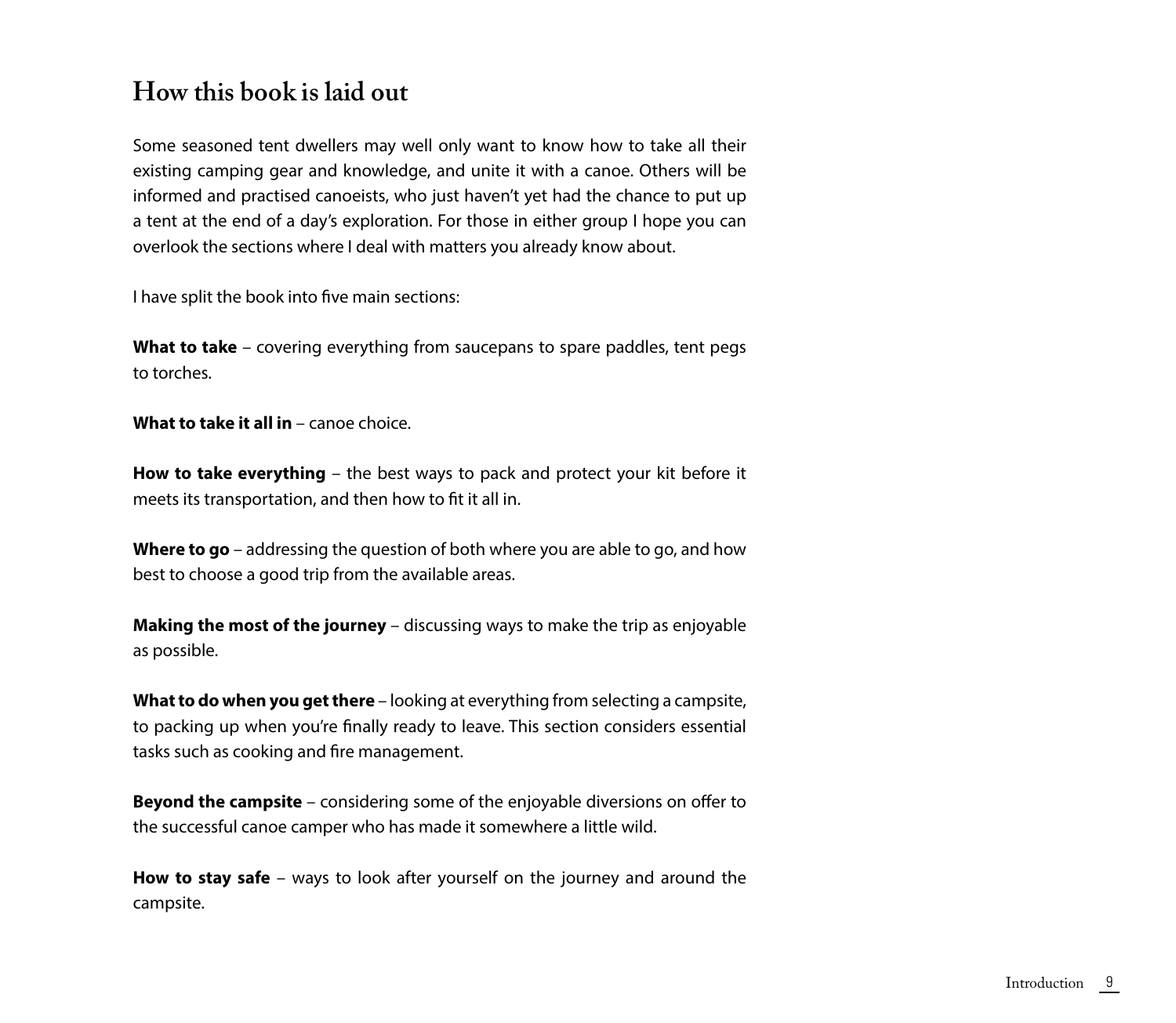#### Measurements

Many of the canoes we use come from North America, where they still use feet and inches to describe all dimensions. As the habit seems to be maintained over here too, at least with canoes, I will continue to employ these old imperial measurements when discussing them. Keen to avoid confusion though, and because I'm well aware that many readers may be understandably baffled by all this archaic stuff, I will also provide decimal versions in brackets.

#### **Who this book is for**

Regardless of what our European ancestors may have got up to in the past, canoe camping as we know and practise it today is principally a North American phenomenon – and a significant body of impressive published advice is already available for the Canadian and US paddler. While I hope that a prospective canoe camper living anywhere in the world will find plenty of useful advice within the covers of this book, the content does have a distinct European if not British slant. This is inevitable. It is where I canoe and camp after all. So while I don't mention the problems of dealing with a resident grizzly bear population for example, I will cover Scottish midges, Swedish mosquitoes and issues specific to European access.

This book is also produced from another particular perspective. If the average Minnesotan or inhabitant of Ontario or Quebec is asked about canoe camping, they will have a very definite activity in mind. For the North American, canoe camping means heading into the wild. I share that view.

Much as I relish any chance to put up a tent at the end of a canoe journey, it is the opportunity to paddle off in search of somewhere as remote and unspoilt as possible that holds the strongest appeal. Wild camping, or putting up a tent up somewhere out of the way and unregulated at the end of a canoe journey, is the activity that forms the principal subject for discussion in the following chapters.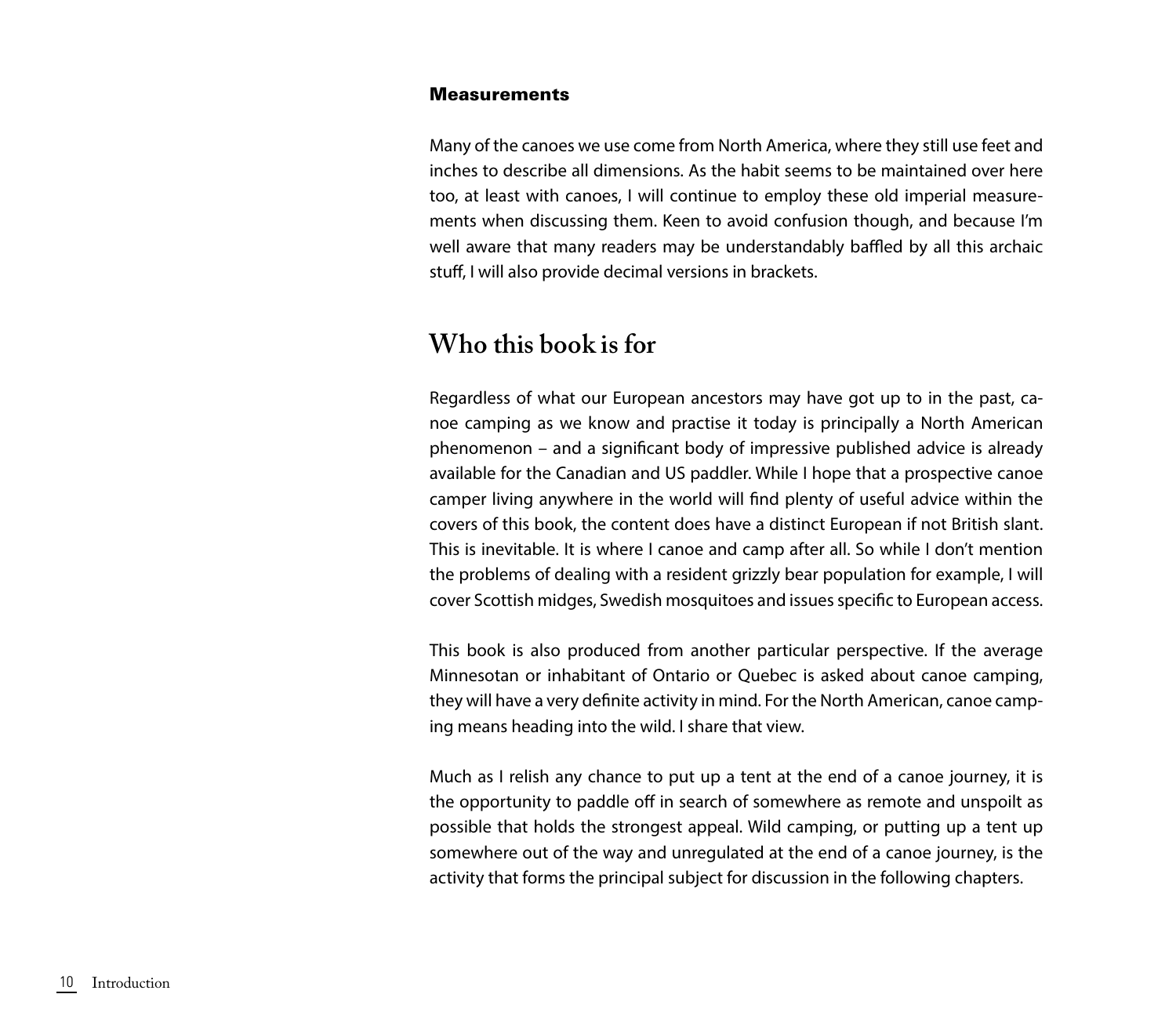The opportunities to wild camp in the more populated parts of Europe are somewhat limited. It is far from easy for the UK paddler, and not really possible for anyone paddling south of the Scottish border. This being the case, mention will be made of the use of formal waterside campsites – but that mention will be brief. My eyes and thoughts will be drawn to the far empty horizon. It is hoped that those drawn to open this book will understand.

A final comment regarding brands. Having worked my way through a large body of camping kit, rejecting much of it along the way, I feel I am now in the very privileged position of owning products from some of the best camping gear manufacturers out there. If I mention a brand, it is because I trust it, and want others to have the chance to share the benefits. I hasten to add though that I'm not sponsored or paid by any of these companies (although some do ask me to test or review their kit), and hope that this independence confers added validity to any comments I make.



Of course we canoeists are blessed.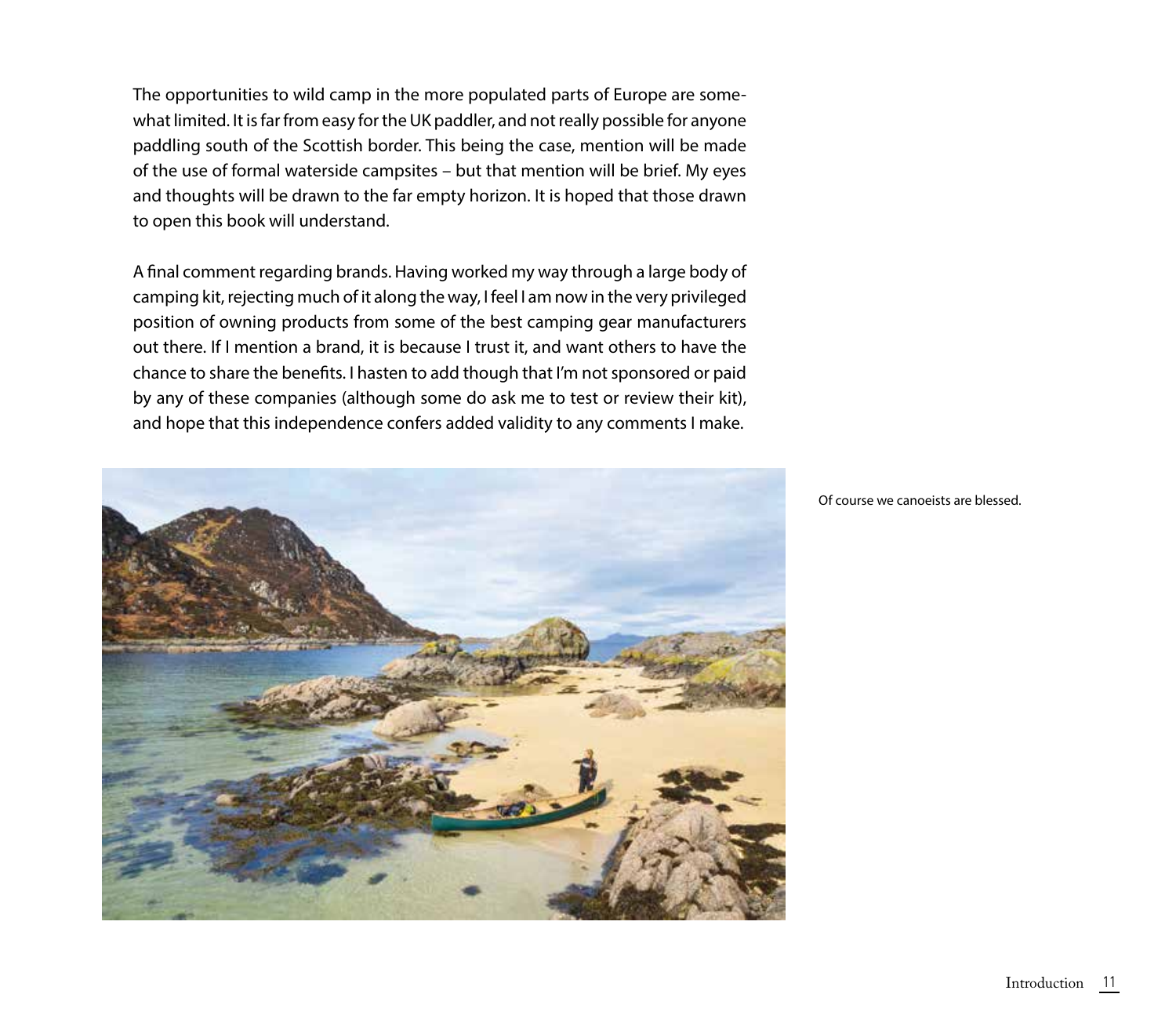

Enjoying a northern Swedish late summer sunset from the best seat available.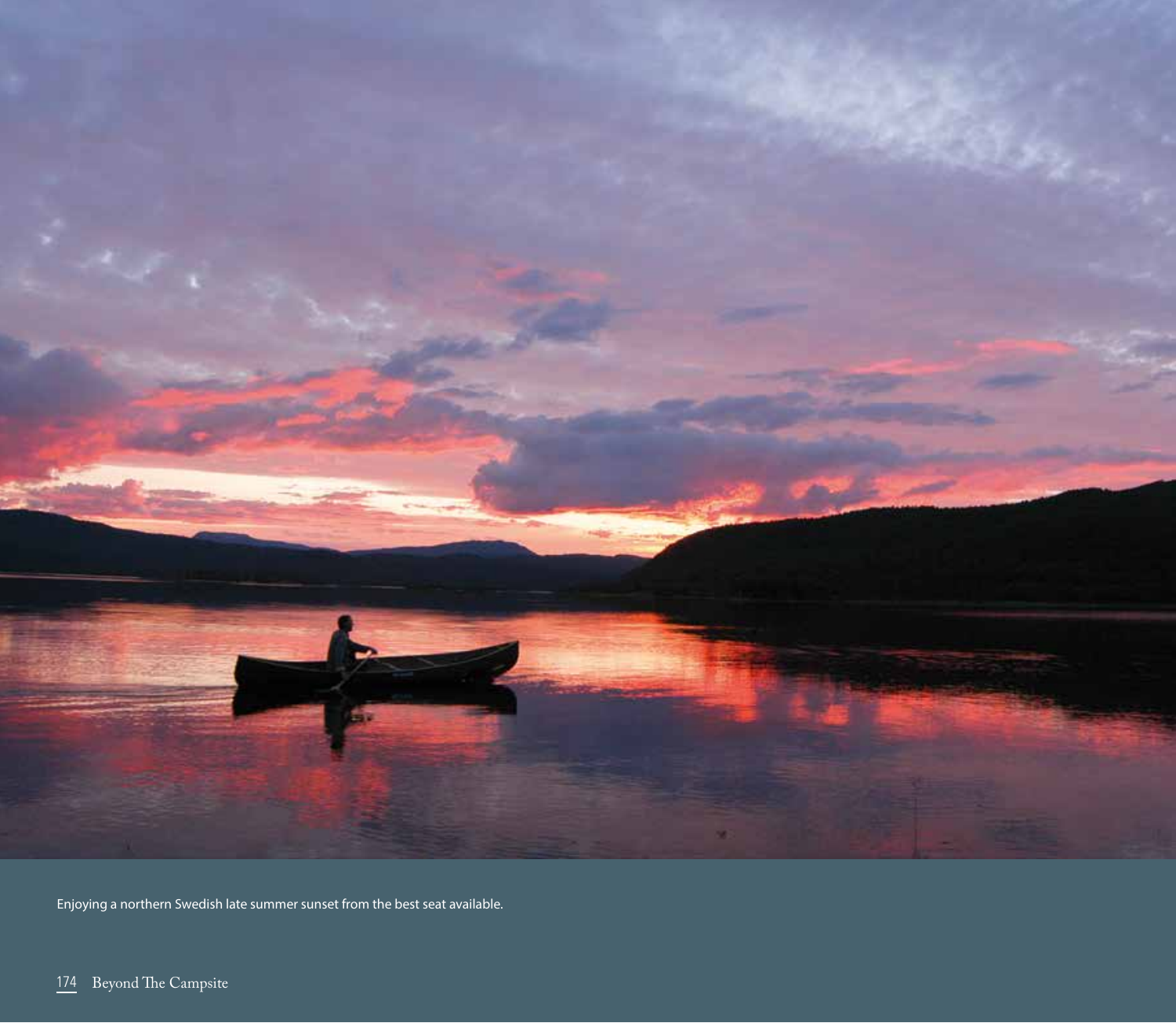## **Beyond The Campsite**

So you've managed to wangle some time away from work, you've packed for the off, then repacked a few times, checking and rechecking that you have everything. You, or at least your car or van, has lugged your canoe along many miles of horrendously busy motorway, your eyes glued to the road. You've found your river, lake or chosen stretch of protected coast. Tired arms attest to the hours of paddling to reach your campsite, and skinned knees, scratched calves and a burnt thumb illustrate the effort put into creating a fine new home. Now what?

#### **Walking and clambering**

A pretty obvious suggestion really. You can of course see plenty from the canoe, but having found what may be a rather wild and out of the way place, it makes sense, at least to me, to set out on foot to explore. You can either stick to the shore or head inland. It's probably going to be very beautiful whichever way you choose.

You don't need me to tell you what to look for either. I just like to wander, often uphill, simply enjoying the space, and marvelling at the beauty of the available geology, flora and fauna.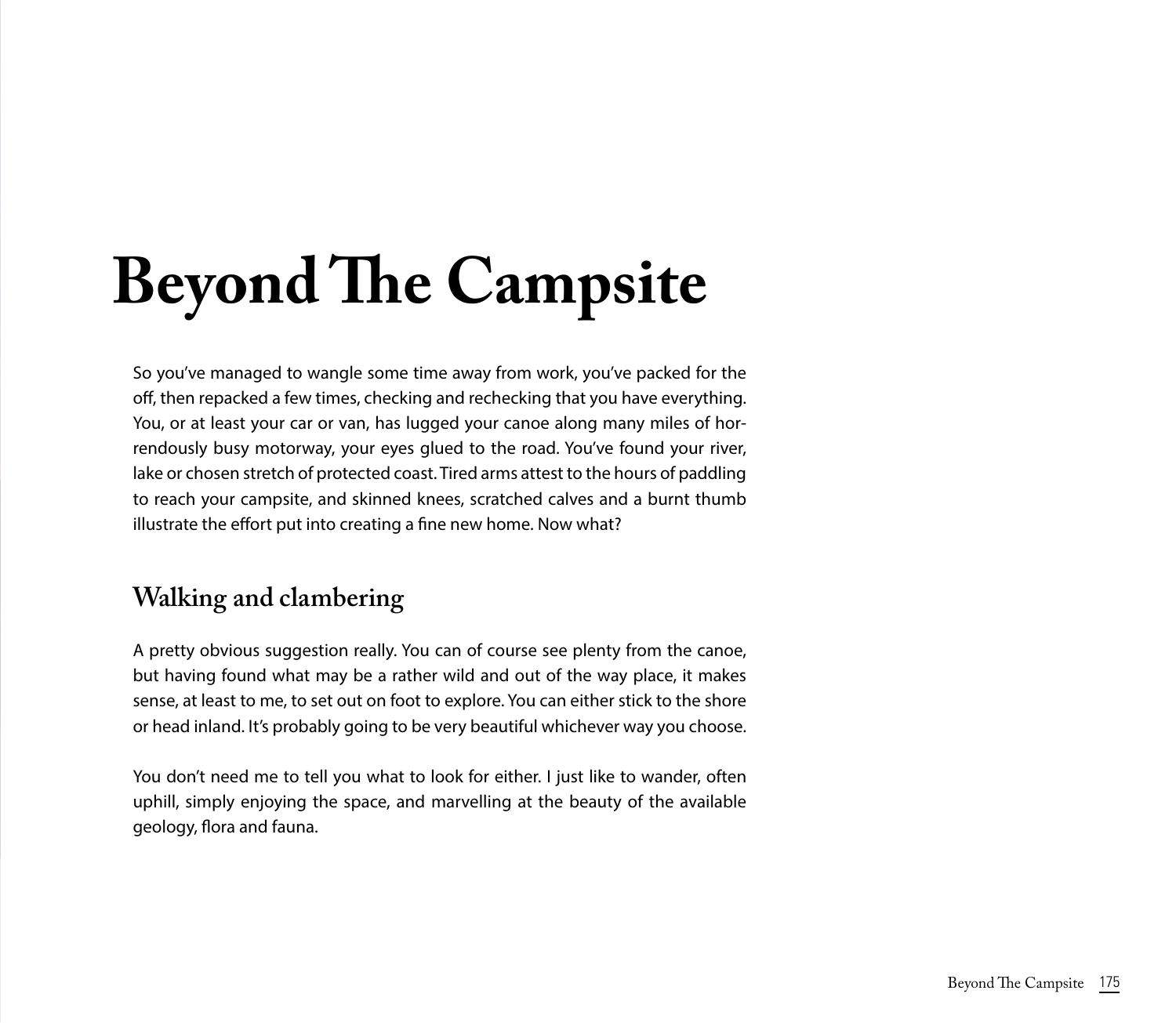

All locked and safe (hopefully). Using a surfboard security cable.

To make this easier, and safer, I like to take along a good pair of walking boots and a rucksack. Both will usually fit easily on board. If my map covering the watery bits falls short, I'll also carry something that takes in the land alongside. To make the most of what's on offer I usually have a lightweight pair of binoculars around my neck.

If you plan to indulge in anything a little more adventurous than light hillwalking, particularly in winter conditions, you'll need quite a bit more kit. Then again, if you are contemplating this sort of activity, the aim itself suggests experience, and you therefore don't need my advice.

One problem with pedestrian exploration is canoe and campsite security. Even in the wildest of spots it can be a little alarming to leave everything untended as you set out for the hills. The ideal solution is to have someone in the party who doesn't see the appeal of setting out on foot. In my experience this is rare though, and for those groups in which each member is susceptible to the allure of high or empty ground, one solution is to take it in turns. This can work particularly well when two couples have travelled in a brace of boats. Even this though can be a little frustrating. It is often much more fun to wander together.

Of course if someone really wants to pinch your stuff, then nothing is going to stop them. I must admit that I rarely leave a campsite untended for long. I have done it in some of the wilder parts of northern Sweden, but out on the tundra, you could see the canoe and tent from miles away.

Where we do want to climb, we usually do this before pitching the tent and setting camp. The best system I've developed for protecting the canoe is to use one of those plastic-covered steel cables, the ones with the plastic ball at one end, used by surfers to protect car-top surfboards (see the photo on the left). Threaded through a thwart or two, thrown around a tree and then secured by a lock through both looped ends, some reasonable security is provided. You can even add a few other things such as pfds to the loop. It is usually possible to find somewhere out of the way to stash other goodies, sometimes covered with stones or dead wood. I haven't forgotten where we put it yet.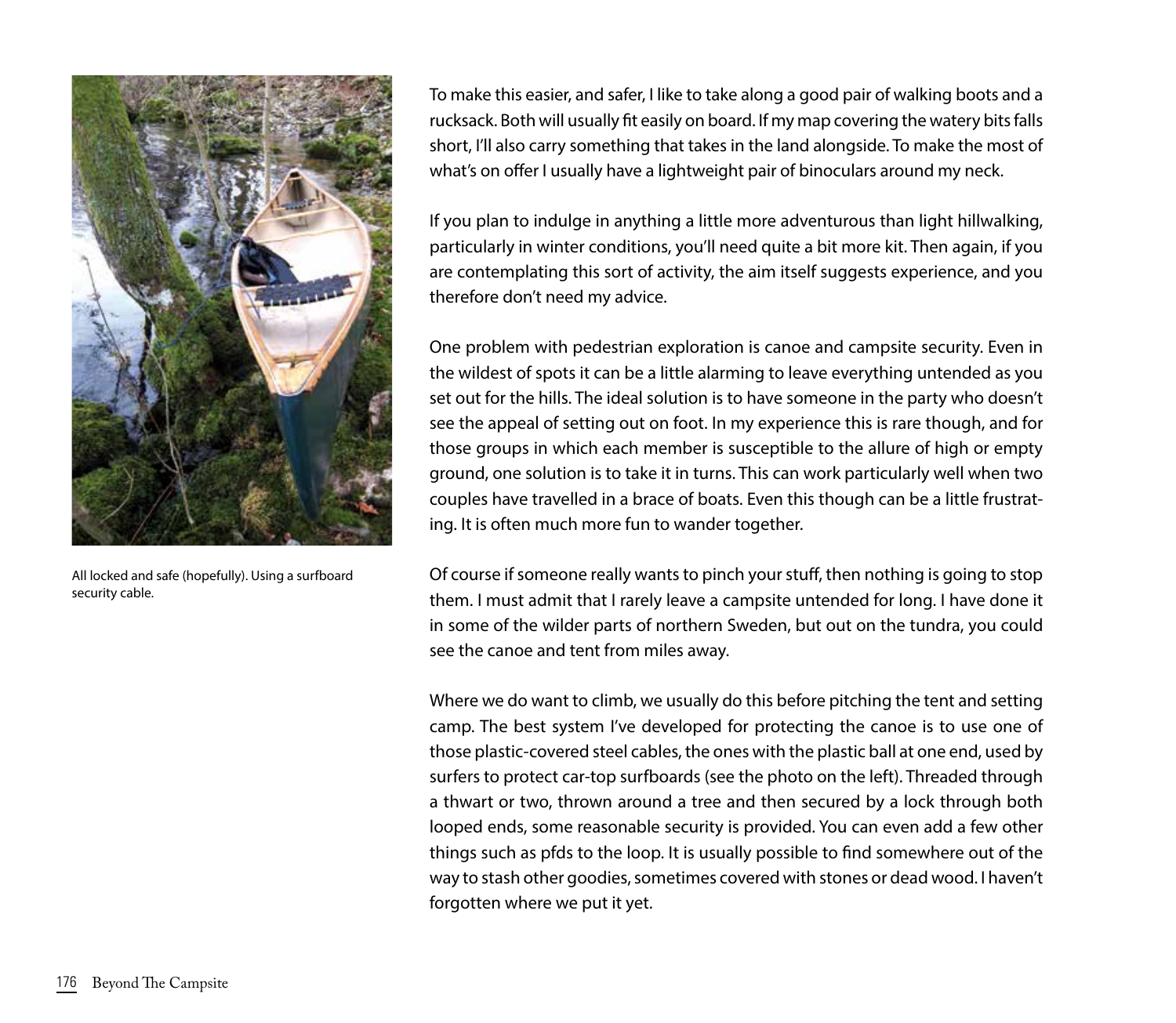Another system for adding security to the more valuable goodies you can't carry with you, is the use of one of the wire-mesh sacks that can be bought at many good outdoor kit shops. Some of these are reasonably big, although also quite expensive. They do offer some form of deterrent. Again not perfect, especially for items that can be wiggled through the gaps, but good for packed tents and holdalls.

#### **Fishing**

Looking back I find it hard to picture a time when fishing didn't feature fairly high amongst all the other routine, or not so routine, activities. Each parent and both brothers are keen fly fishers, and my grandfather's family launched themselves onto the North Sea in open boats to make a living catching fish, so this is not perhaps that surprising.



Left: mackerel on a handline off Senja, Norway. Right: Norwegian cod.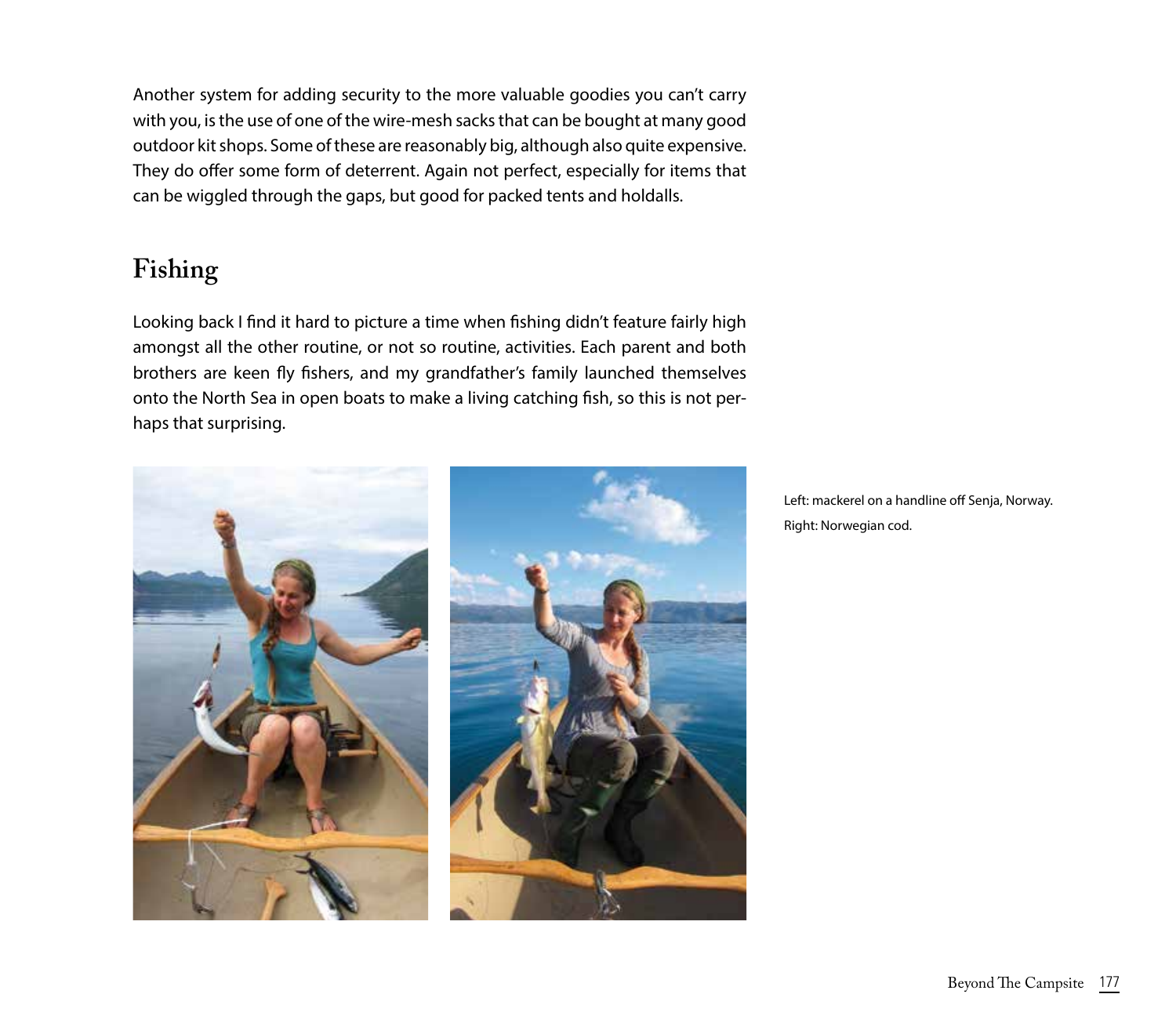

A simple handline setup.



Untangling a handline. My canvas tackle bag is in the canoe.

The result is that very few canoe camping trips, at least at sea, are made without some form of fishing tackle aboard, often including a rod or two. Fortunately these can be shipped fairly easily, and I usually store them in a robust capped plastic tube. All I then take is an old canvas bucket bag, filled with an ever more tangled mess of spare lines, fly boxes, floats and spinners.

Fish can be caught from the shore of course, but in my experience the results are often much better in a canoe, even if only propelled a few yards beyond the usual casting distance. Purpose-built beach casting rods can be abandoned in favour of a shorter lighter version, or even a simple handline. The cost and frustration of tackle lost to weed or rocks can also often be avoided by the simple expedient of paddling just beyond them. A lightweight anchor, especially the easily-stored umbrella type, can be very useful here.

Although I enjoy fly fishing, and spinning, many of the fish I've caught from a canoe have been taken on a handline. Sometimes these are fooled by some choice piece of bait dangled below a float or trundled along the bottom, but perhaps more often by a flashy little spinner trolled behind. It is almost routine for us to offer something gaudy and tempting on the end of a line as we paddle from one beach to another. Left to their own devices these little eye-catching (if you're a fish) contraptions can often improve dinner time. Canoe cruising speeds seem well suited to attract pollock, mackerel and bass. Other canoe catches have included perch and brown trout, and at sea, plaice, sea trout, cod, pouting (and weaver fish!) … and yes, everything you may have read about the pain from a weaver fish sting is true. After my rather too intimate encounter, a small part of my finger eventually went black and fell off.

Sadly, there will never be enough space here to offer anything but the smallest comment on this vast subject, but I think there is room for a brief introduction to handline use.

Take a standard handline (the gaudy combination of orange plastic frame and braided line available at so many seaside shops will do). Tie a brass swivel onto the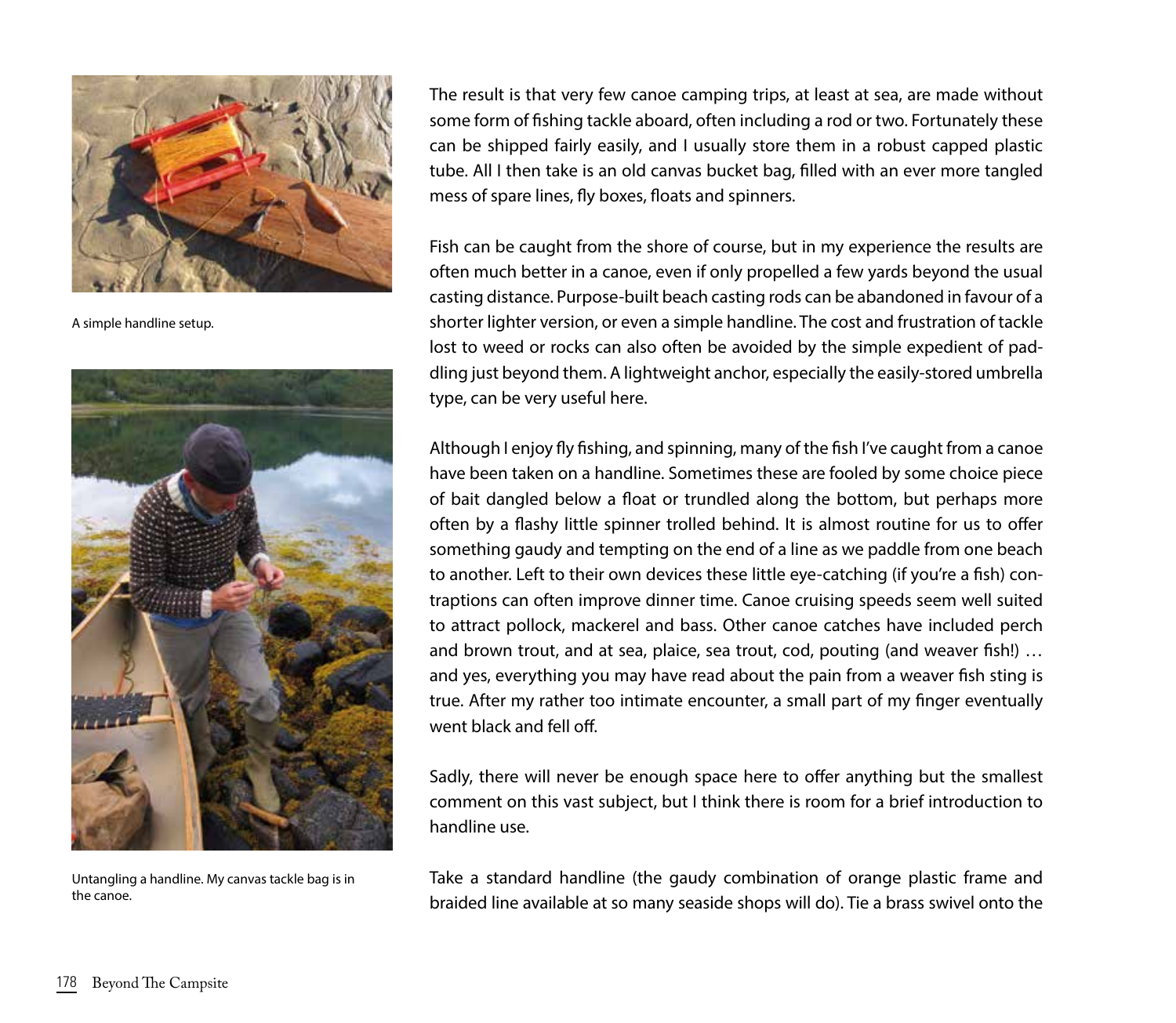end of the line, and loop a largish stainless steel clip through the attached eye (see the photo below). This clip, available at most angling stores, can be used to hold a lead weight of suitable size (down to experiment I'm afraid). Attaching the weight here also holds the swivel steady to ensure a twist-free fishing line. Then tie a good long length of stoutish monofilament to the free swivel eye (say 5 to 7kg breaking strain), and then add a spinner to the remaining working end. I suggest trying either silver Mepps or Toby (any decent fishing tackle shop will help with the choice).

Once afloat, and in deep enough weed-free water, chuck it all over the side – or nearly all. Hold on to the frame! Now here are the useful bits. To leave your hands free, after letting out a good length of line (experiment again), put the frame under your foot. And to ensure that the whole lot doesn't go over the side if you should hook something interesting, clip the line above your foot through a large climbing karabiner, itself attached to a thwart. Even if your foot comes off the frame during all the paddling fun, the handline frame can't make it past the karabiner. This saves fish, money and tempers.

Mind you, as mentioned before in the food section, any catch should only ever be seen as an addition to a well stocked camping larder. Try not to rely on angling success to provide a meal. It just doesn't always work out that way.

A last comment about licences and permits. If you wish to fish on a river or lake (which will belong to somebody, or at least the fishing rights will) you will need both a rod licence (available from the Post Office and most fishing tackle shops) and permission from the owner (almost always at a cost).

For the moment there is no need for a rod or fishing license on tidal water – unless fishing for salmon or sea trout. Despite this having been the case throughout history – as far as I know – there are mutterings from those that think they know best (or just want to extract more money from us) that they are considering a change to this relaxed and extremely agreeable situation. For what it's worth, here is my plea that things are left as they are.



Cooking the results.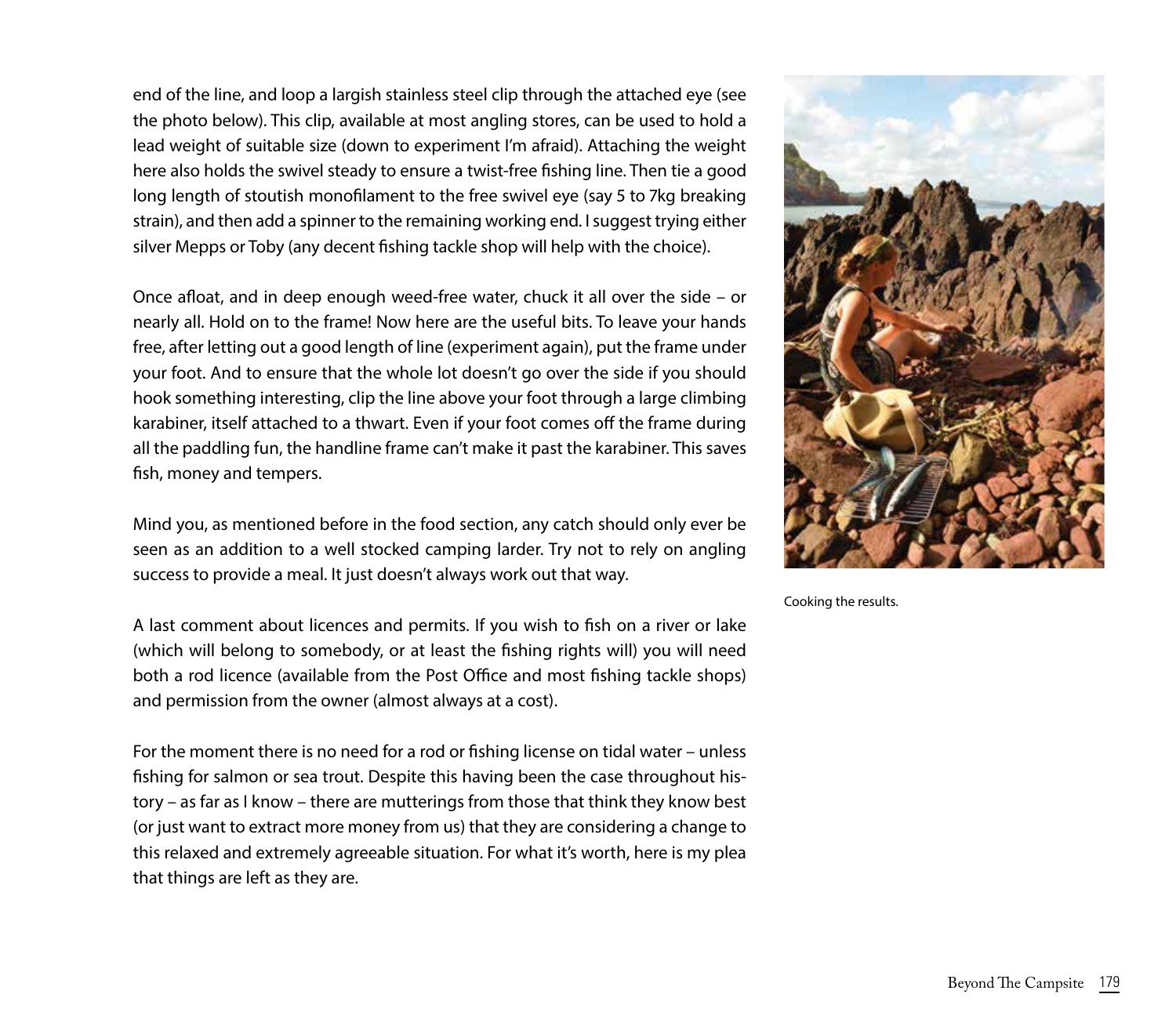#### **Foraging**

Bearing in the mind the need to consider any nourriture trouvé only as welcome additions to a good store of shipped in food, canoes are ideal vessels to go in search of additional edible goodies. This shouldn't come as a surprise of course, as it is exactly what they were designed to do.

While they also had as many other roles as need and the imagination could conjure up, it was primarily to assist fishing, foraging and hunting that the canoe was developed. Reaching out of the way mussel beds might be just one useful example – as helpful a task off Skye or the Devon coast today as it must have been in what we call Nova Scotia over countless previous centuries.

A canoe could transport you to a remote bank, beach, bay or island that had either escaped the predations of other hungry humans, or just happened to provide the best environment for the healthy growth of plant, fish, fowl or beast. This was vital



A canoe can propel you to places that haven't been picked bare by hungry pedestrians.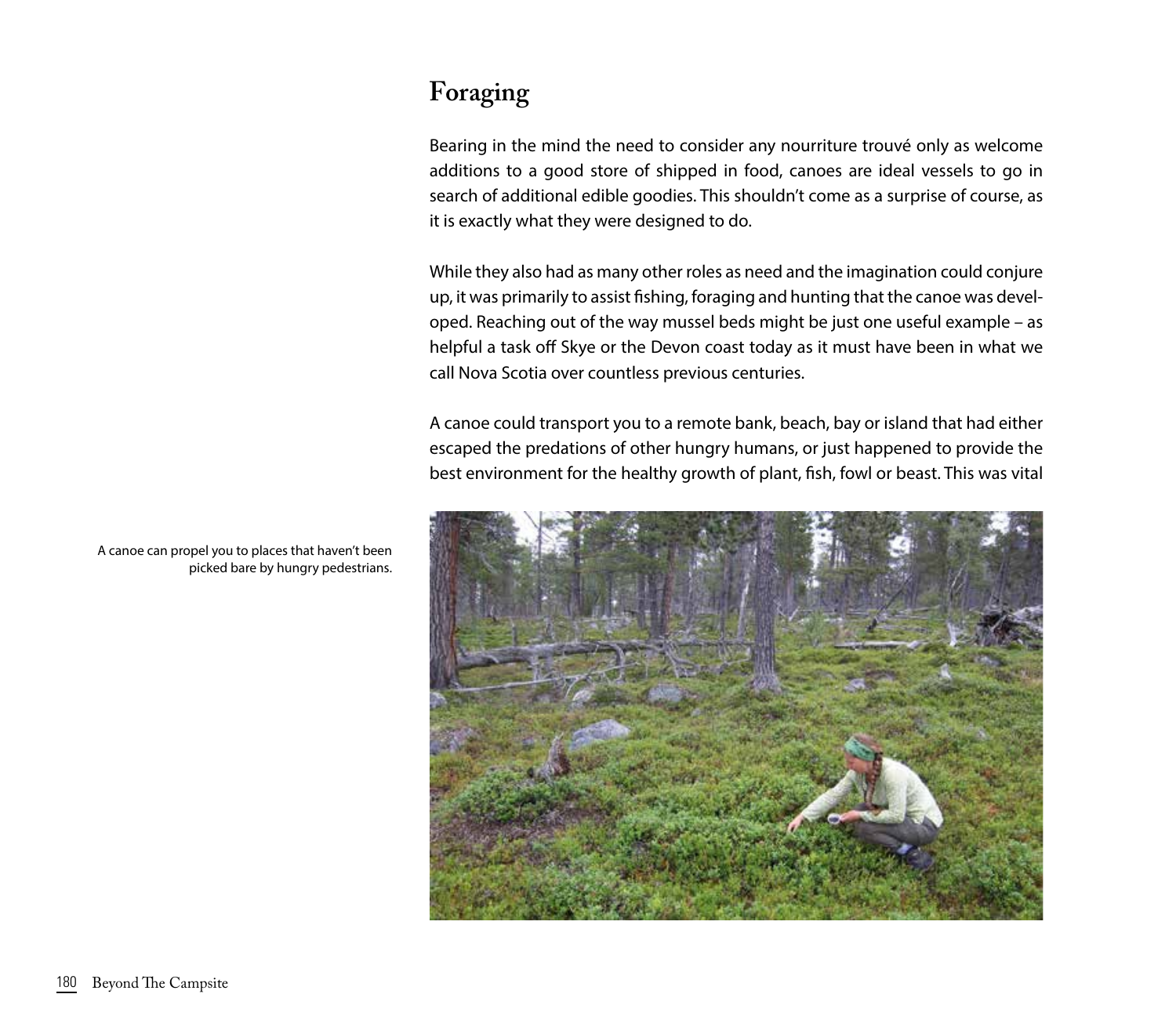to early hunter-gatherer communities, and while few of us campers are likely to starve today if we can't find an untouched bed of mussels or woodland packed with ripe pecan nuts (OK, hazelnuts), we can still benefit from a touch of foraging ourselves. Not only is the chance to rekindle some of these ancient skills enjoyable and valuable in itself, but the results can be pretty pleasant too.

So what's on offer to the peckish canoeist? Well at first glance the inland huntergatherer may seem to be at no great advantage from being afloat. With such seemingly unexciting water-edge snacks as bulrushes on the menu, you might feel it worth staying on shore. But then a canoe can also take you to islands dotted with untouched cep, chanterelle, blackberries or wild garlic. It can also propel you to quiet and overgrown sections of lake or river, inaccessible to the land-tied forager or angler. In the same way that the canoe once provided access to areas beyond those picked bare by the hungry pedestrian, today it is possible to reach virtually unvisited sections of shore where elderberries and even rabbits and trout flourish untouched.

Despite all this, it is along and just off the coast that I devote most of my efforts. Once an inbuilt love of the sea is taken into account, there are probably two additional reasons. Firstly, although I enjoy eating trout and even carp, eels and pike, I'd far sooner put something finny on my plate that has spent its days in the salty stuff. And while I prefer the taste of sea fish, I can also go in search of bass, mackerel or plaice without worrying about the rod licences or permits mentioned above. Sea fishing is much more easy-going. All this freedom suits me, and while you can pick and gather all manner of wonders inland, that type of fishing needs paperwork. And then, let's face it, the appallingly limited access to our rivers and lakes in my home country hardly improves the situation. It's not surprising I tend to head for the coast where you have all those maritime delicacies on offer.

Coastal foods can probably be broken down into five basic groups – fish, shellfish, crustaceans, plants and seaweed. A slightly arbitrary list, and open to debate and adjustment no doubt, but isn't that half the fun of lists.



Collecting dulse.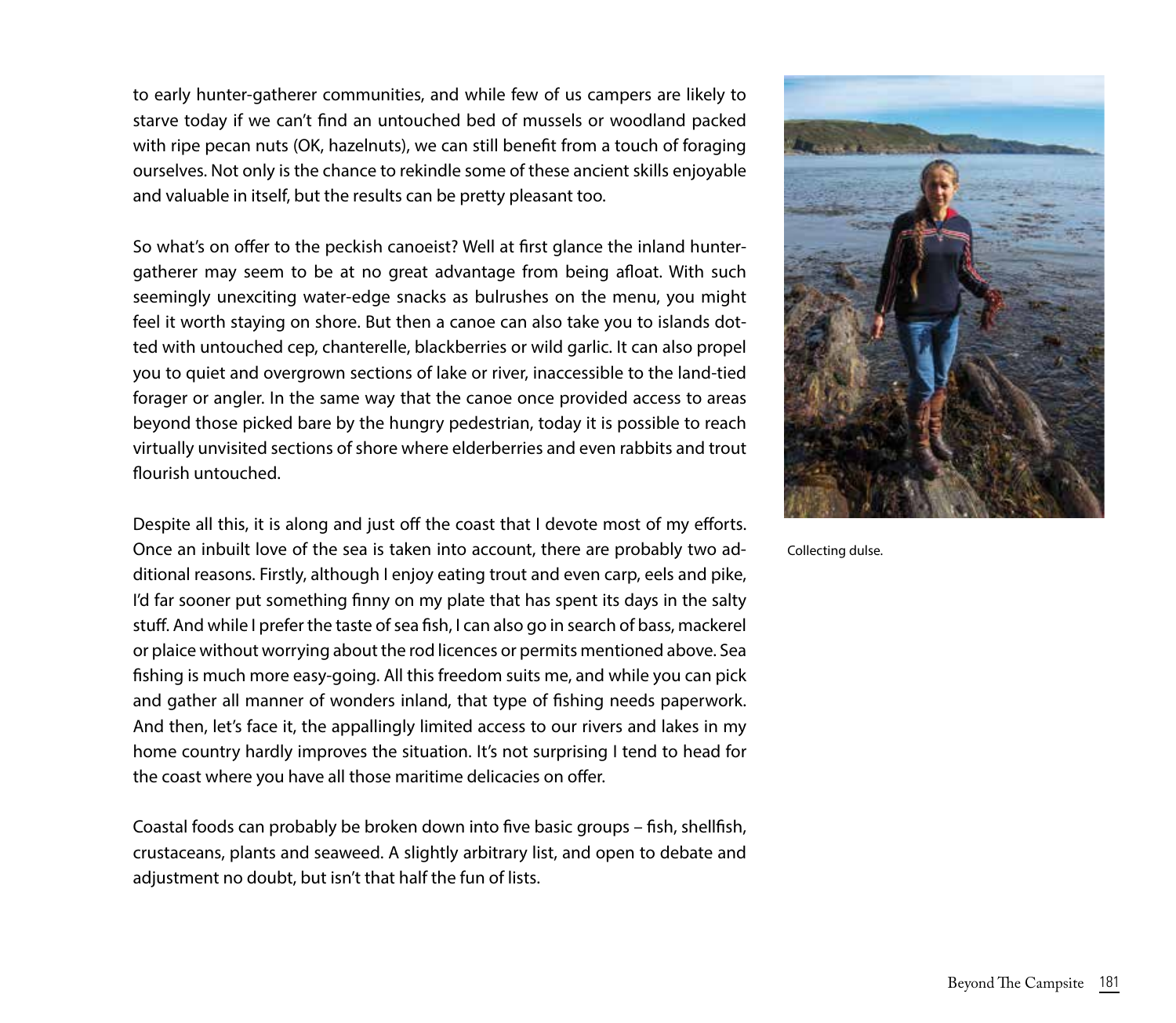

Collecting mussels from north Cornwall.

Fish have been mentioned. For the gathering of all sorts of edible plants, seaweeds and shellfish, the canoe can also take you to the best and hopefully least visited spots, and carry your spoils back to the campsite. I think my favourite meal of this type to date must be bass wrapped in tin foil, their gutty bits replaced with wild fennel from the overhanging cliff top (note – a good knife and a roll of tinfoil already lay amongst my cooking kit. Oh yes, and a lemon).

Mind you there was also a very good brown crab caught close to a low cliff near Torquay. This was memorable perhaps not so much for the resultant meal, which was excellent, as for seeing Susannah race to win her tasty prize. We'd spotted this rather ample crustacean pottering amongst the seaweed across a narrow rock platform about four or five feet down. The problem was that so had a large grey seal swimming through deep water alongside. Susannah took one look at the crab, another at the seal, which made the mistake of hesitating, before she was in and submerged, to resurface moments later with her catch. I'm not sure whether the look on the seal's face showed surprise or admiration.

If bass and brown crab don't do it for you, perhaps the following items on the menu will whet a few appetites – cockles, winkles, shrimps, prawns, the lovely and underrated razor clam and lobster.

Many edible coastal plants and seaweeds take some cooking, but small amounts of the fresh new growth from sea purslane, sea beet or perennial wall rocket can make a particularly good addition to a salad. Gutweed may not sound very appetising, but is worth the effort (just), and dulse, the easy to identify red seaweed is simple to collect and cook (steam lightly) and really is very enjoyable to eat. Laver, or 'what a paLaver' as it is known in the family, tastes pretty good (although not all agree), but unless you are prepared to hang around a fire or stove for hours until it is properly cooked, using alarming amounts of fuel, it is pretty hard to justify as a campsite meal.

Lovers of a variety of crustaceans will enjoy the ease in which their canoe will put them in touch with remote and rarely foraged shrimp and prawn homes. They are also simple to cook. All that's needed is a suitable net.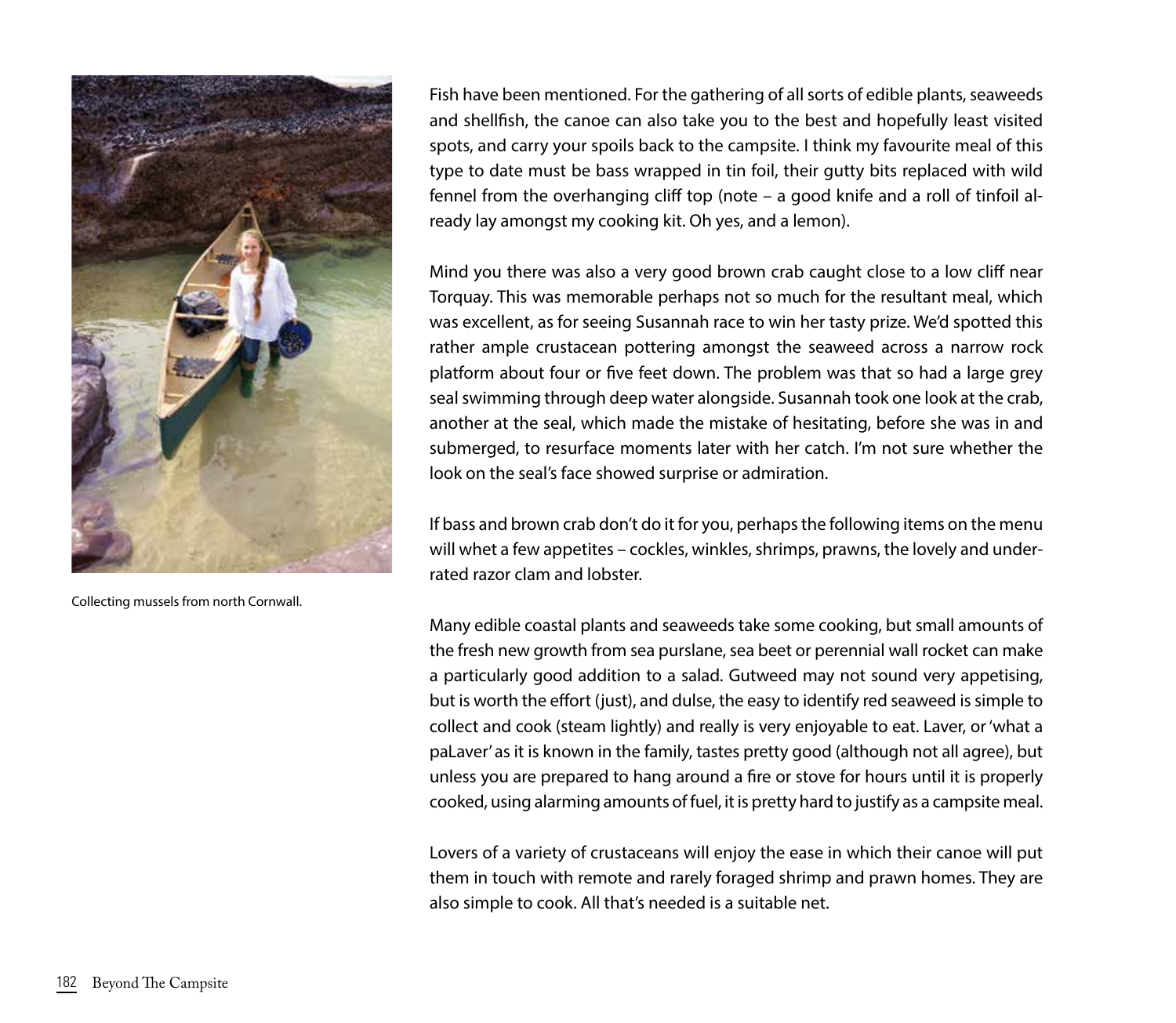A canoe really comes into its own when used to transport a pot or two to a quiet location. Proper crab and lobster pots are fairly big, and it probably won't be possible to take one camping, unless you have an eighteen foot canoe or longer. Best leave these for non-camping trips. Prawn pots are smaller though, especially the canoe-friendly collapsible variety. Not forgetting that prawns won't be found in close to the beach until late spring, and gone again in autumn, a well-placed pot can provide a satisfying meal.

Remember though that there are a shrinking number of hard-hit fishermen trying to make a living from these tasty wee (and not so wee) beasties. Try not to use any spot more than once, at least in any summer. It might be worth attaching a label to your marker buoy or pot explaining this, and the fact that you are only after something for your own table. Sadly, this may still not stop a pot disappearing if you set it out of sight. I suggest laying it within view of your campsite or afternoon picnic spot, with a return within a few hours.

You may think that anything on the shore, or just off it, is fair game, but it's not alas as simple as that, at least in the UK. For a start, all shore or beach is owned by someone



Setting a collapsible prawn pot early in the morning.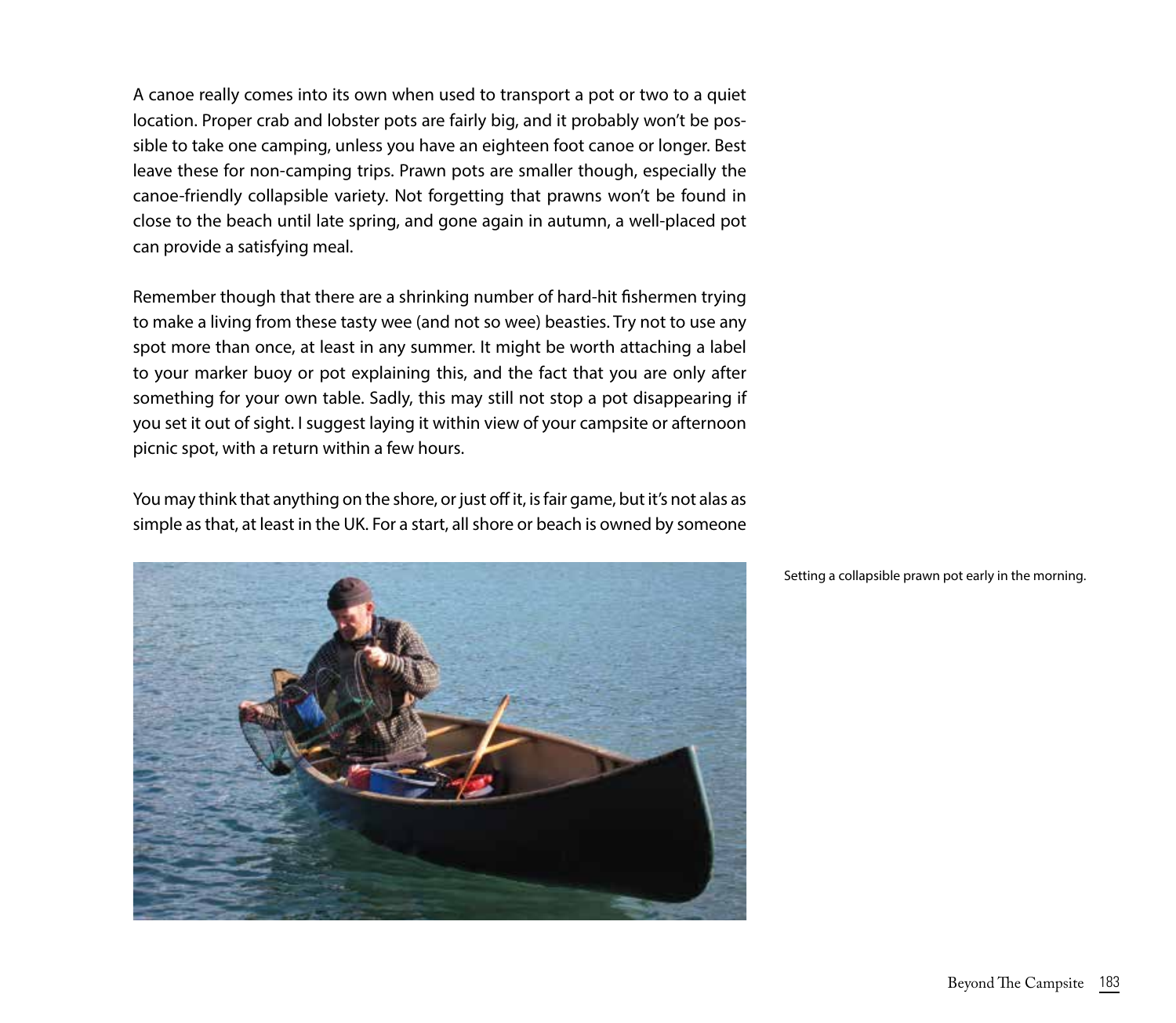

Foraging in Scandinavia. Hjortron, or Cloudberries.

– although free access is usually accepted (and this free access is now enshrined in law in Scotland). On the other hand, anyone who tells you that any form of foraging is unlawful, has also got the wrong end of the stick. The truth lies somewhere between the two, wrapped up in all sorts of legal fuss that only British lawyers could sustain, and further complicated by various regional and local rules and byelaws.

What I can say is that collecting plants is fine. Assuming you only cut off a little of each, don't damage them or dig anything up (which rules out sea holly roots for example), and you leave rare things such as wild cabbage alone (well, perhaps the very occasional leaf), plants are on the menu. Seaweed is a grey area (actually, if it is grey don't eat it). While plant collection is fine under common law and statute (fruit, fungi, flowers and foliage are in) seaweed isn't classed as a plant in law, at least in the matter of collection (metaphorical throwing up of hands). Collecting shellfish is classed as fishing, and therefore permissible within tidal waters. Watch out though, bivalves such as oysters and clams, even mussels, are often grown within private fisheries. Best to check. While at it, find out if there are any local byelaws, and check the minimum size limits, closed seasons and even net mesh sizes for shellfish and crustaceans. These too can vary from area to area. Size limits and other restrictions also apply (quite rightly) to many fish, not least the hard hit bass.

On a happier note, foraging in Scandinavia is bound up in far fewer, if any, restrictions – if food is collected for your own use.

While aware that I could put you off trying any of this foraging, and I really don't want to, I must mention the risk of poisoning. Sadly, this is no idle threat, and people really do manage to inflict some nasty mischief on themselves every year, even those who probably should know better. Mistaking hemlock water dropwort for innocent (and I think, overly tasty) alexanders for example is a mistake you'd probably only make once. So the old adage – eat only things that you are absolutely certain about – is one well worth adhering to. The best way to gain this knowledge is to spend a fair bit of time in the wild with someone who knows (really knows) what they are about.

After all this, I must stress that the pleasure to be had from collecting your own food from the wild is well worth it, particularly if you have given your canoe a chance to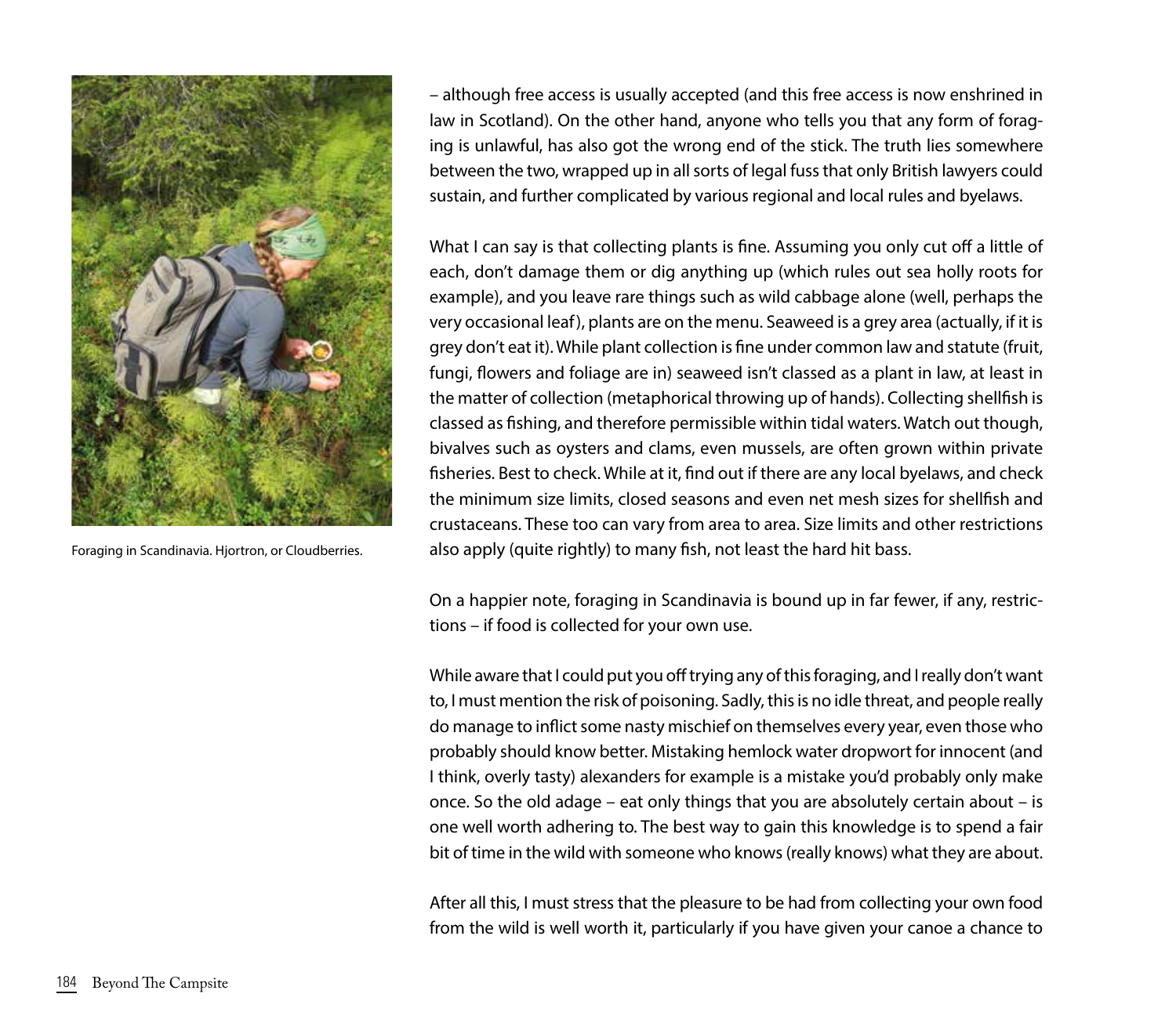shine in its true calling. Free camping food can be yours, and extremely good food at that. If you don't have a wild food specialist amongst your friends, the next best approach for increased safety and fun is a collection of good books. If you refer to these constantly, and leave anything you are still even vaguely unsure about, you really should be fine. We bought *Food for Free*, written by Richard Mabey, back so long ago I can't even remember the date. It's a good place to start. Ray Mears (you may have heard of him) can always be relied on. Finally, John Wright's *Edible Seashore*, published in 2009 by Bloomsbury is a star, and I wish I'd had it in a dry bag years ago.

A few additional hints and suggestions:

- Carry lots of bags to avoid everything getting mixed up plastic keeps everything in the canoe dry and food free, but isn't always the best thing for your catch (fabric bags can breathe).
- A big plastic bucket is very useful to put your bags in (empty or full) and also makes a good bailer.
- • A knife or scissors are good for seaweed collection (if you leave the stem, and only take some of the fronds, they can grow you another meal).
- $\cdot$  In the same vein, try to take only a small proportion of any wild food and find out about size limits and closed seasons (for fish and shellfish).
- Watch your feet it is easy to squish things you aren't looking for.
- • With shellfish, stick to the old 'only collect when there's an R in the month' adage (and because canoeing needs you, learn how to clean your shellfish before cooking).
- $\cdot$  At the risk of going on a bit keep an eye on the tide.
- And once again for good measure  $-$  if you're not sure, don't eat it.



If you're not sure, don't eat it.